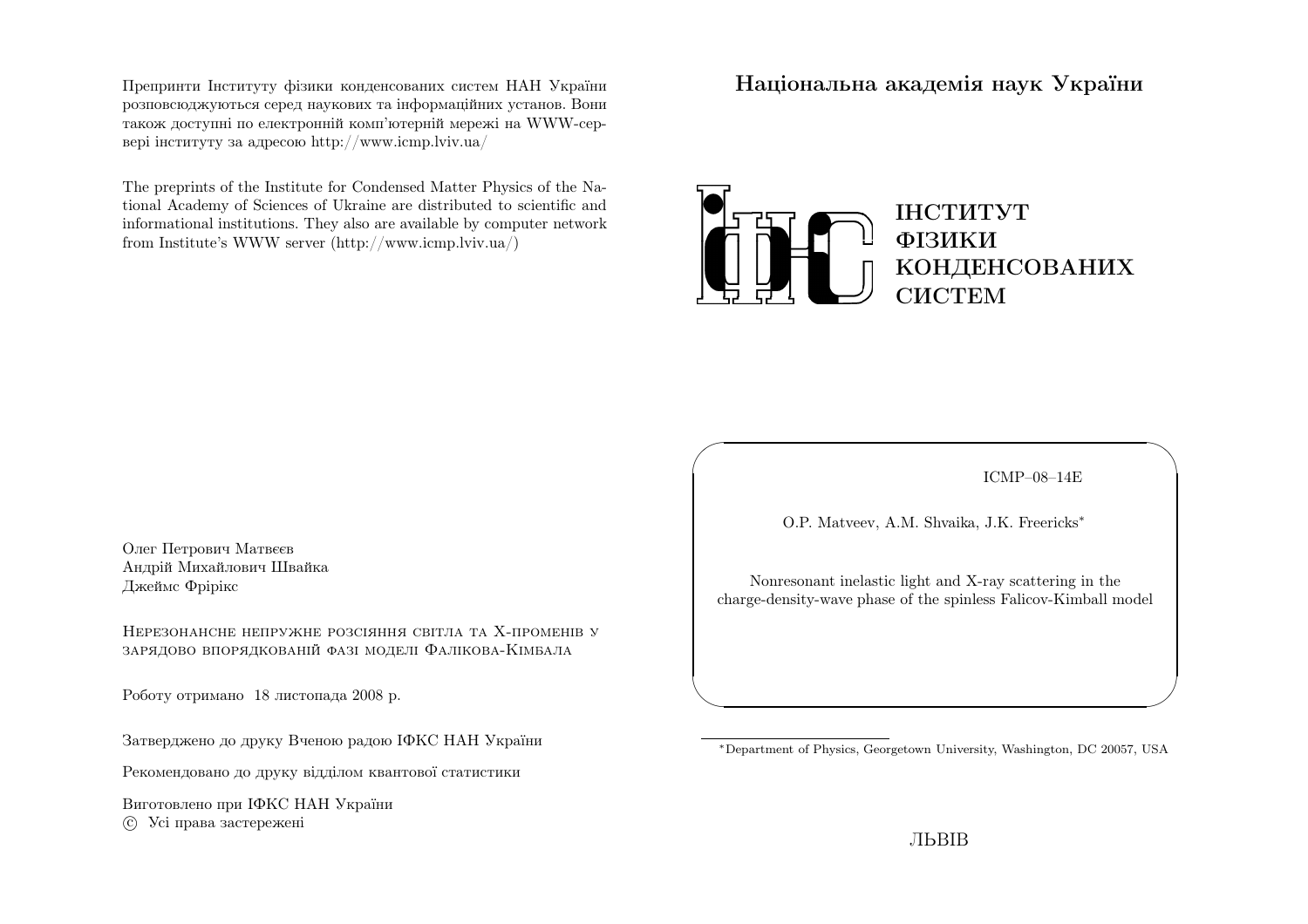УДК: 544.225.32, 538.935

PACS: 71.10.Fd, 71.45.Lr, 78.30.-j

Нерезонансне непружне розсiяння свiтла та Х-променiв у зарядово впорядкованiй фазi безспiнової моделi Фалiкова-Кiмбала

## О.П. Матвєєв, А.М. Швайка, Дж. Фрiрiкс

Анотацiя. Дослiджено нерезонансне непружне розсiяння свiтла та Хпроменiв для безспiнової моделi Фалiкова-Кiмбала на безмежновимiрнiй гiперкубiчнiй гратцi <sup>з</sup> зарядовим впорядкуванням при половинному заповненнi. Розраховано багаточастинкову густину станiв для рiзних значень кулонiвського вiдштовхування. Нерезонансна функцiя вiдгуку непружного розсiяння свiтла та Х-променiв має пiки якi пов'язанi <sup>з</sup> мiжзонними переходами та переходами на стани у щiлинi. У випадку розсiяння <sup>з</sup> Хпроменiв (коли вiдбувається обмiн енергiєю та iмпульсом), функцiя вiдгуку iлюструє ефект динамiчного екранування для <sup>р</sup>iзних (нерезонансних)симетрiй  $(A_1g$  та  $B_1g)$ . Також нами виведено та перевiрено перший момент правила сум для (нерезонансних) функцiй вiдгуку.

## Nonresonant inelastic light and X-ray scattering in the chargedensity-wave phase of the spinless Falicov-Kimball model

## O.P. Matveev, A.M. Shvaika, J.K. Freericks

Abstract. Nonresonant inelastic light and X-ray scattering is investigated for the spinless Falicov-Kimball model on an infinite-dimensional hypercubic lattice with <sup>a</sup> charge-density-wave <sup>p</sup>hase at half filling. The many-body density ofstates (DOS) is found for different values of the Coulomb repulsion. The nonresonant response function for Raman and inelastic X-ray scattering shows peaks connected with transitions over the gap and transitions that involve subgap states. In the case of X-ray scattering (when both energy and momentum are transferred), the response function illustrates features of dynamicalscreening in the different (nonresonant) symmetry channels  $(A_{1g}$  and  $B_{1g})$ . We also derive and verify the first moment sum rules for the (nonresonant)Raman and inelastic X-ray response functions.

# Подається <sup>в</sup> Physical Review <sup>B</sup>Submitted to Physical Review <sup>B</sup>

 c Iнститут фiзики конденсованих систем <sup>2008</sup>Institute for Condensed Matter Physics 2008

# 1. Introduction

Charge-density wave (CDW) systems possess <sup>a</sup> static rearrangement of the charge that is modulated by their ordering vector. Since the underlying ionic cores are charged, they will respond to this charge modulation from the electrons, and often create <sup>a</sup> distorted lattice structure that follows the modulated charge order of the electrons. This is often one of the easiest to measure signals of CDW order, namely the distortion of the unit cell due to the ionic displacement that goes hand-in-hand withthe electronic charge modulation.

 In this work, we focus on signatures of the CDW order that are present in inelastic light scattering experiments on CDW systems. Since inelastic Raman scattering is sensitive to different symmetry charge modulations (when polarizers are used on the incident and scattered light),they can provide information about the symmetry of the CDW state.Similarly, because inelastic X-ray scattering also allows for an exchange of momentum by the scattered <sup>p</sup>hoton, we might anticipate interesting behavior to occur when the ordering wavevector and the transferedmomentum are the same.

We develop all of the formalism to generalize the dynamical meanfield theory (DMFT) approac<sup>h</sup> to inelastic Raman and X-ray scattering to include the situation when there is <sup>a</sup> CDW phase on <sup>a</sup> bipartite latticewith an ordering wavevector equal to  $(\pi, \pi, \dots, \pi)$ ; our formulas include all effects of vertex corrections including dynamical screening. While the formal development, in terms of Green's functions, self-energies, and irreducible vertex functions, is completely general, we analyze the formalism for the specific case of the Falicov-Kimball model because the irreducible charge vertex is known, and we can determine all of our results exactly. In addition to deriving formulas for the light scattering spectra, we also examine the first moment sum rules for these spectra, which are equal to expectation values related to the kinetic and potential energies of thematerial.

 We anticipate our results should be relevant to different experimentalsystems that display charge-density-wave order on <sup>a</sup> bipartite lattice, especially in compounds which are three-dimensional like  $[1]$  BaBiO<sub>3</sub> and  $Ba_{1-x}K_xBiO_3$ , because DMFT is most accurate in higher dimensional systems. Our work also extends recent results on transport and optical conductivity in CDW systems [2, 3] to the realm of inelastic lightscattering.

The manuscript is organized as follows: In Sec. 2, we derive the formalism for inelastic light scattering in <sup>a</sup> symmetry broken <sup>p</sup>hase includi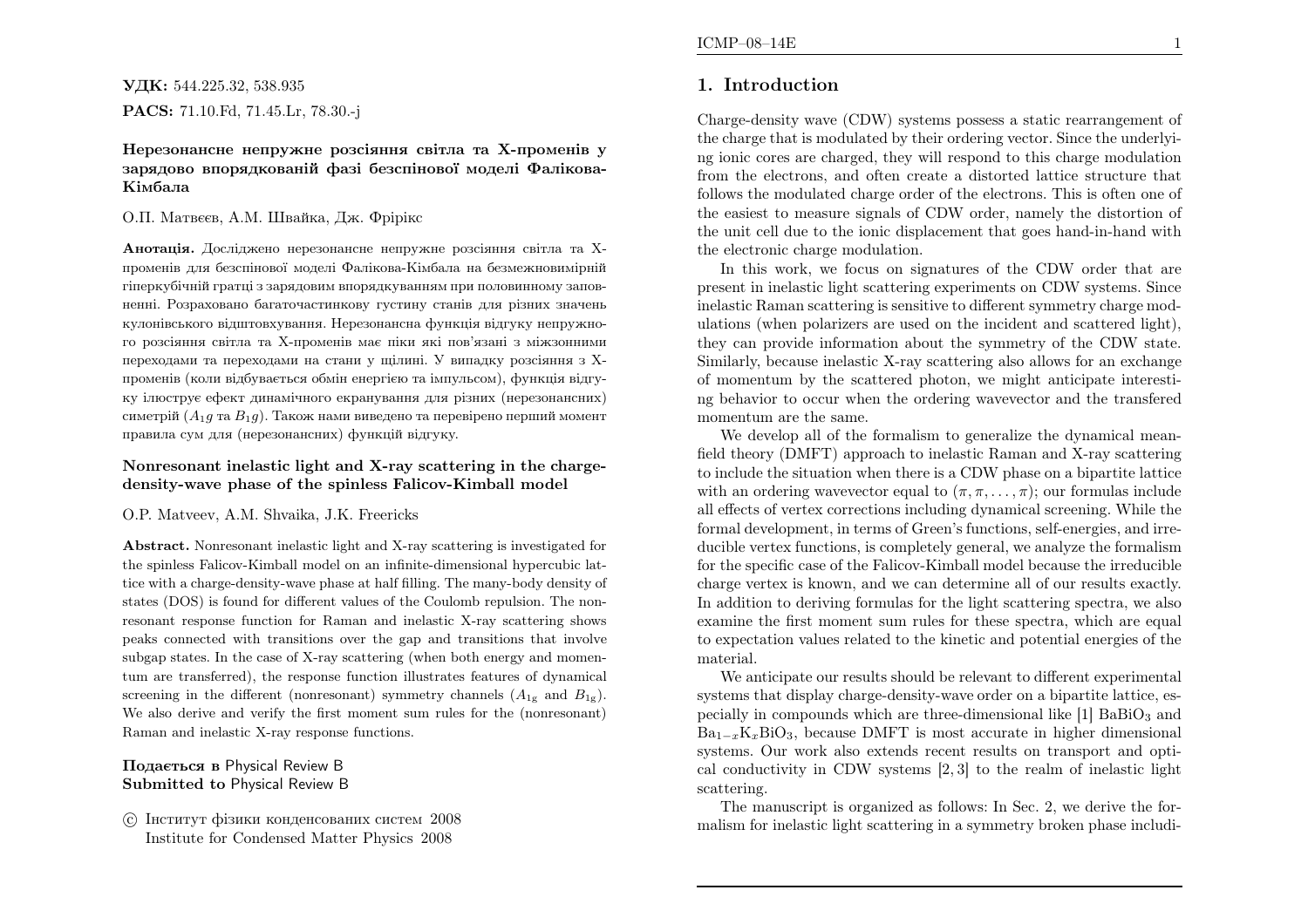ng explicit expressions for Raman scattering, inelastic X-ray scattering, and their first moment sum rules. In Sec. 3, we present our numerical results and discuss what signatures are likely to be seen in experiment.Our conclusions are presented in Sec. 4.

#### 2. Formalism

Since CDW ordering is <sup>a</sup> static order, it is often well described by static models like the Falicov-Kimball model [4]. This model was introduced in 1969 to describe metal-insulator transitions in rare-earth compounds and transition-metal oxides. Since then, it has been studied widely within the DMFT community, primarily because it is one of the simplest many-body problems that admits an exact solution [5] (for <sup>a</sup> review see Ref. [6]). The Falicov-Kimball model has two kinds of particles: mobile electrons and localized electrons. Mobile electrons hop from site to site with <sup>a</sup> hopping integral between nearest neighbors and they interact with the localized electrons when both sit on the same site (the interaction energy is  $U$ ); we denote the mobile electron creation (annihilation) operator at site *i* by  $\hat{d}_i^{\dagger}$  ( $\hat{d}_i$ ) and the local electron creation (annihilation) operator at site *i* by  $\hat{f}_i^{\dagger}$  ( $\hat{f}_i$ ). The model has commensurate CDW order at half filling and this is the main property we exploit here. Brandt and Mielsch worked out the formalism for calculating the ordered-phase Green's functions [7] shortly after Metzner and Vollhardt introduced the idea of the many-body problem simplifying in large dimensions [8]. The CDW order parameter was shown to display anomalous behavior at weak coupling [9, 10], and higher-period ordered <sup>p</sup>hases have been examined on the Bethe lattice [11]. Transport calculations in the commensurateCDW <sup>p</sup>hase have also appeared recently [2, 3].

#### 2.1. DMFT for the CDW ordered phase

The hypercubic lattice is <sup>a</sup> bipartite lattice, implying that it separatesinto two sublattices (called A and B) with the hopping being nonzero only between the two sublattices. In this case, the model will display commensurate (chessboard) CDW order when both the light and heavy particles are half-filled. This CDW order corresponds to the situation where the average filling of the electrons remains uniform on each sublattice, but changes from one sublattice to another (it is commensuratebecause the lattice is bipartite here). We begin by writing the FalicovKimball model Hamiltonian as the sum of its local and nonlocal parts

$$
\hat{\mathcal{H}} = \sum_{ia} \hat{\mathcal{H}}_i^a - \sum_{ijab} t_{ij}^{ab} \hat{d}_{ia}^\dagger \hat{d}_{jb},\tag{1}
$$

where i and  $a = A$  or B are the site and sublattice indexes, respectively, and  $t_{ij}^{ab}$  is the hopping matrix, which is nonzero only between different sublattices  $(t_{ij}^{AA} = t_{ij}^{BB} = 0)$ . The local Hamiltonian is equal to

$$
\hat{\mathcal{H}}_i^a = U \hat{n}_{id}^a \hat{n}_{if}^a - \mu_d^a \hat{n}_{id}^a - \mu_f^a \hat{n}_{if}^a; \tag{2}
$$

with the number operators of the mobile and localized electrons given by $\hat{n}_{id} = \hat{d}_i^{\dagger} \hat{d}_i$  and  $\hat{n}_{if} = \hat{f}_i^{\dagger} \hat{f}_i$ , respectively. Note that we have introduced different chemical potentials for different sublattices. This is convenient for computations, because it allows us to work with <sup>a</sup> fixed order parameter, rather than iterating the DMFT equations to determine the order parameter (which is subject to critical slowing down near  $T_c$ ). Of course, the equilibrium solution occurs when the chemical potential is uniformthroughout the system  $(\mu_d^A = \mu_d^B \text{ and } \mu_f^A = \mu_f^B)$ .

We start with the definition of the lattice Green's function

$$
G_{ij}^{ab}(\tau) = -\operatorname{Tr}\left[\mathcal{T}_{\tau}e^{-\beta\hat{\mathcal{H}}}\hat{d}_{ia}(\tau)\hat{d}_{jb}^{\dagger}(0)\right]/\mathcal{Z},\tag{3}
$$

$$
\mathcal{Z} = \operatorname{Tr}\exp[-\beta\hat{\mathcal{H}}].
$$

Within <sup>a</sup> Feynman-diagram formalism, the Green's function satisfies Dyson's equation (which in fact is <sup>a</sup> compact form of the diagrammaticseries)

$$
\sum_{lc} [(\omega + \mu_d^a) \delta_{ac} \delta_{il} - \Sigma_{il}^{ac}(\omega) + t_{il}^{ac}] G_{lj}^{cb}(\omega) = \delta_{ij} \delta_{ab}, \tag{4}
$$

where  $\omega$  is a real frequency. The unperturbed band structure for the hypercubic lattice with nearest neighbor (NN) hopping satisfies

$$
\epsilon_{\mathbf{k}} = -\sum_{i-j} t_{ij}^{AB} \exp[i\mathbf{k} \cdot (\mathbf{R}_{iA} - \mathbf{R}_{jB})] = -2t \sum_{\alpha=1}^{D} \cos k_{\alpha} a, \qquad (5)
$$

where  $\mathbf{R}_{iA}$  is a lattice vector for site i on sublattice A and a is the lattice spacing (we set  $a = 1$ ).

 The first step of DMFT is to scale [8] the hopping matrix elementas  $t = t^*/2\sqrt{D}$  (we use  $t^* = 1$  as the unit of energy) and then take the limit of the infinite dimensions  $D \to \infty$ . The self-energy is then local:

$$
\Sigma_{ij}^{ab}(\omega) = \Sigma_i^a(\omega)\delta_{ij}\delta_{ab},\tag{6}
$$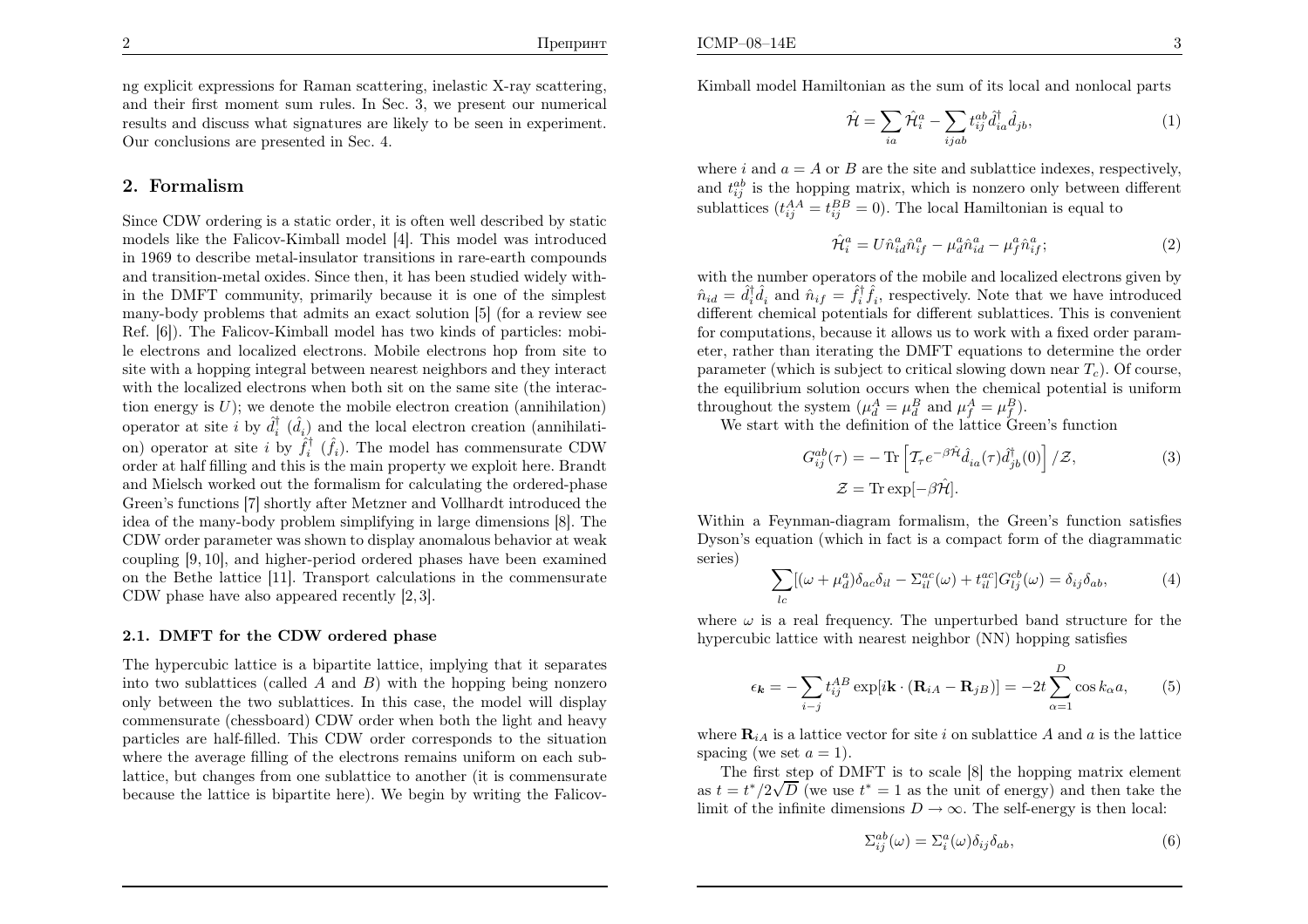and in the case of two sublattices has two values  $\Sigma^A(\omega)$  and  $\Sigma^B(\omega)$ . Now, we can write the solution of the Dyson equation (in <sup>a</sup> momentumrepresentation) in <sup>a</sup> matrix form

$$
G_{\mathbf{k}}(\omega) = \left[z(\omega) - t_{\mathbf{k}}\right]^{-1},\tag{7}
$$

where  $z(\omega)$  and the hopping term  $t_k$  are represented by the following  $2 \times 2$  matrices:

$$
z(\omega) = \begin{pmatrix} \omega + \mu_d^A - \Sigma^A(\omega) & 0\\ 0 & \omega + \mu_d^B - \Sigma^B(\omega) \end{pmatrix},
$$
(8)  

$$
t_{\mathbf{k}} = \begin{pmatrix} 0 & \epsilon_{\mathbf{k}}\\ \epsilon_{\mathbf{k}} & 0 \end{pmatrix}.
$$

After substituting Eq. (8) into Eq. (7), we obtain three equations for thedifferent Green's function components

$$
G_{\mathbf{k}}^{AA}(\omega) = \frac{\omega + \mu_d^B - \Sigma^B(\omega)}{\bar{Z}^2(\omega) - \epsilon_{\mathbf{k}}^2},\tag{9}
$$

$$
G_{\mathbf{k}}^{BB}(\omega) = \frac{\omega + \mu_d^A - \Sigma^A(\omega)}{\bar{Z}^2(\omega) - \epsilon_{\mathbf{k}}^2},\tag{10}
$$

$$
G_{\mathbf{k}}^{AB}(\omega) = G_{k}^{BA}(\omega) = \frac{\epsilon_{\mathbf{k}}}{\bar{Z}^{2}(\omega) - \epsilon_{\mathbf{k}}^{2}} \tag{11}
$$

with  $\bar{Z}(\omega)$  defined by

$$
\bar{Z}(\omega) = \sqrt{[\omega + \mu_d^A - \Sigma^A(\omega)][\omega + \mu_d^B - \Sigma^B(\omega)]}.
$$
 (12)

These expressions agree with those of Brandt and Mielsch [7] even thoughour notation is somewhat different from theirs.

The local Green's functions are now found to be

$$
G^{aa}(\omega) = \frac{1}{N} \sum_{\mathbf{k}} G_{\mathbf{k}}^{aa}(\omega) = \frac{\omega + \mu_d^b - \Sigma^b(\omega)}{\bar{Z}(\omega)} F_{\infty}[\bar{Z}(\omega)],\tag{13}
$$

where

$$
F_{\infty}[\bar{Z}(\omega)] = \int d\epsilon \rho(\epsilon) \frac{1}{\bar{Z}(\omega) - \epsilon} \tag{14}
$$

is the Hilbert transform of the noninteracting density of states, whichsatisfies  $\rho(\epsilon) = \exp(-\epsilon^2/t^{*2})/t^*\sqrt{\pi}$  for the infinite-dimensional hypercubic lattice.

 $\mathbf{E}$  5

The second step of DMFT is to map the lattice Green's function onto <sup>a</sup> local problem by means of the dynamical mean field. Since there aretwo sublattices, a dynamical mean field  $\lambda^a(\omega)$  is introduced on each of them. As <sup>a</sup> result, the local lattice Green's function on each sublattice becomes:

$$
G^{aa}(\omega) = \frac{1}{\omega + \mu_d^a - \Sigma^a(\omega) - \lambda^a(\omega)}.\tag{15}
$$

The third equation that closes the system of equations for  $G^{aa}(\omega)$ ,  $\Sigma^a(\omega)$ and  $\lambda^a(\omega)$  is obtained from the condition that the local Green's function can be defined as the Green's function of an impurity with the samedynamical mean field  $\lambda^a(\omega)$ . Such a problem can be exactly solved and the result is equal to

$$
G^{aa}(\omega) = \frac{1 - n_f^a}{\omega + \mu_d^a - \lambda^a(\omega)} + \frac{n_f^a}{\omega + \mu_d^a - U - \lambda^a(\omega)}.
$$
 (16)

These equations are self-consistently solved numerically. The iterative DMFT algorithm to calculate the lattice Green's function is as follows: for a fixed value of the order parameter  $\Delta n_f = n_f^A - n_f^B$  one chooses  $n_f^A$ and  $n_f^B$  in such a way that  $n_f^A + n_f^B = n_f$  ( $n_f = 1/2$  for half filling). With those fixed quantities, we now propose <sup>a</sup> guess for the self-energy on each sublattice, and then compute the local Green's function from Eqs. (12) and (13). Then we extract the dynamical mean field on each sublattice from Eq. (15), and find the local Green's function for the impurity from Eq. (16). This value is substituted into Eq. (15) to calculate the new selfenergy. This procedure is repeated until the Green's function converges.In order to find the correct equilibrium order parameter  $\Delta n_f$  at the given temperature, one calculates the chemical potentials for the  $f$ -electrons on each sublattice via

$$
\mu_f^a = -\frac{U}{2} - T \ln \frac{1 - n_f^a}{n_f^a} - T \sum_n \ln \left[ 1 - \frac{U}{i\omega_n + \mu_d^a - \lambda^a (i\omega_n)} \right], \quad (17)
$$

where we introduce the fermionic Matsubara frequencies  $i\omega_n = i\pi T (2n+1)$ . Then,  $\Lambda_n = i\pi T (2n+1)$ 1). Then  $\Delta n_f$  is extracted from the equilibrium condition  $\mu_d^A - \mu_d^B =$  0. Finally, we repeat this iterative solution on the real axis, with thechemical potentials and fillings fixed at their now known values.

In Ref. [3], we already analyzed the evolution of the DOS in the CDW-ordered phase. We reiterate the main points which will be neededhere. At  $T = 0$ , a real gap develops of magnitude U with square root singularities at the band edges. As the temperature increases, the systemdevelops substantial subgap DOS which are thermally activated within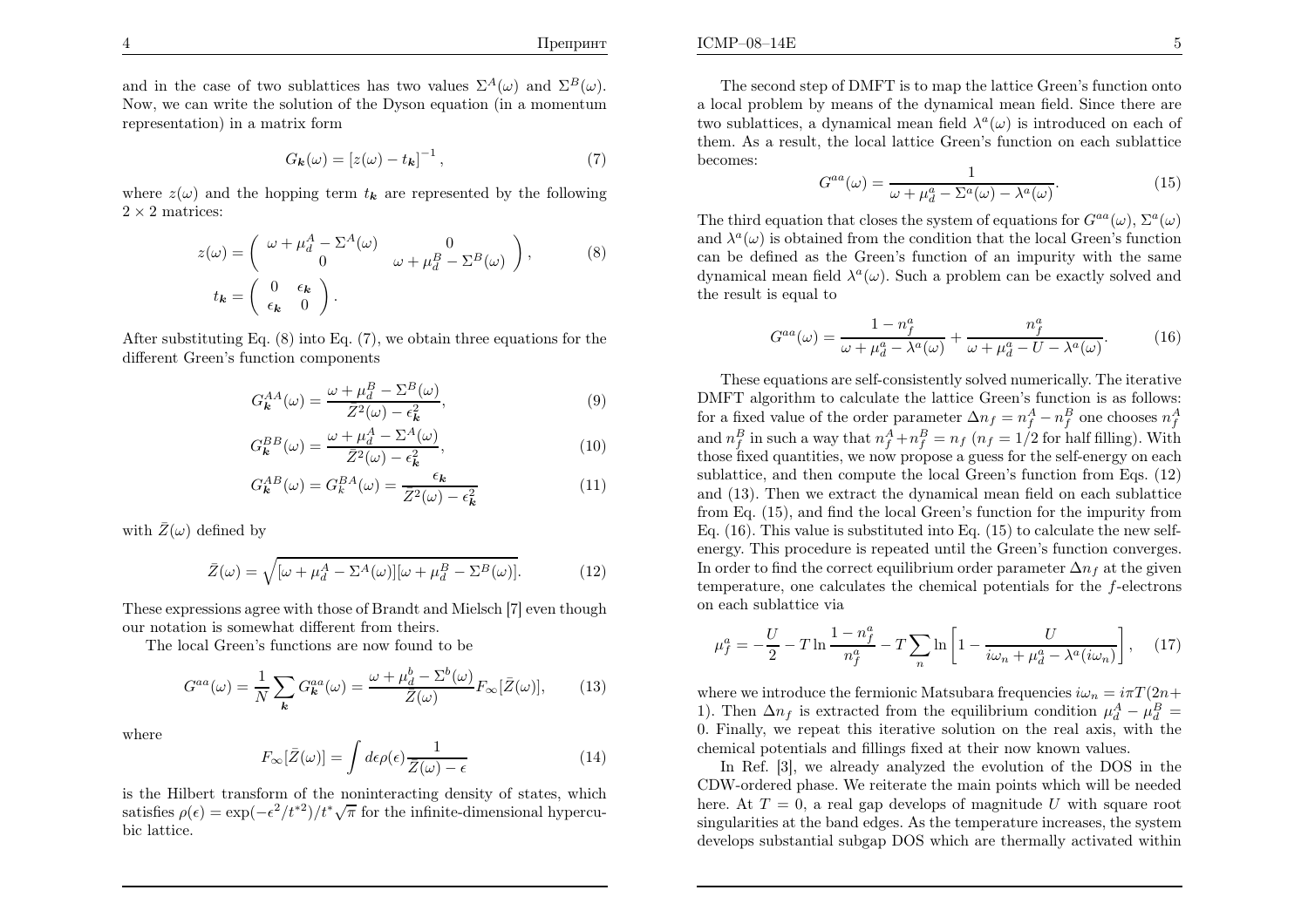the ordered <sup>p</sup>hase. Plots of the DOS can be found in Ref. [3]. Note that the singular behavior occurs for one of the "inner" band edges on each sublattice, and that the subgap states develop very rapidly as thetemperature rises.

#### 2.2. Nonresonant inelastic scattering

Now we develop the formalism for nonresonant light scattering in the CDW <sup>p</sup>hase. We start from the standard formula for the inelastic lightscattering cross section derived by Shastry and Shraiman [12]

$$
R(\boldsymbol{q},\Omega) = 2\pi \sum_{i,f} \frac{e^{-\beta \varepsilon_i}}{\mathcal{Z}} \delta(\varepsilon_f - \varepsilon_i - \Omega)
$$
\n
$$
\times \left| g(\boldsymbol{k}_i) g(\boldsymbol{k}_f) e^i_\alpha e^f_\beta \left\langle f \left| \hat{M}^{\alpha\beta}(\boldsymbol{q}) \right| i \right\rangle \right|^2.
$$
\n(18)

It describes the scattering of band electrons by photons with  $\Omega = \omega_i - \omega_f$ and  $q = k_i - k_f$  being the transferred energy and momentum, respectively,  $e^{i(f)}$  is the polarization of the initial (final) states of the photons and  $\varepsilon_{i(f)}$  denotes the electronic eigenstates. The quantity  $g(q)$  =  $(hc^2/V\omega_q)^{1/2}$  is called the "scattering strength" with  $\omega_q = c|q|$ . The scattering operator  $\hat{M}(\boldsymbol{q})$  is constructed from both the number current operator and the stress tensor which are equal to

$$
j_{\alpha}(\mathbf{q}) = \sum_{ab\mathbf{k}} \frac{\partial t_{ab}(\mathbf{k})}{\partial k_{\alpha}} \hat{d}_{a}^{\dagger}(\mathbf{k} + \mathbf{q}/2) \hat{d}_{b}(\mathbf{k} - \mathbf{q}/2)
$$
(19)

and

$$
\gamma_{\alpha,\beta}(\mathbf{q}) = \sum_{ab\mathbf{k}} \frac{\partial^2 t_{ab}(\mathbf{k})}{\partial k_\alpha \partial k_\beta} \hat{d}_a^\dagger(\mathbf{k} + \mathbf{q}/2) \hat{d}_b(\mathbf{k} - \mathbf{q}/2), \tag{20}
$$

respectively. Here  $t_{ab}(\mathbf{k})$  are the components of the  $2 \times 2$  hopping matrix in Eq. (8). The interaction of an electronic system with <sup>a</sup> weak externaltransverse electromagnetic field  $A$  is described by the Hamiltonian

$$
H_{\text{int}} = -\frac{e}{\hbar c} \sum_{\mathbf{k}} \mathbf{j}(\mathbf{k}) \cdot \mathbf{A}(-\mathbf{k}) + \frac{e^2}{2\hbar^2 c^2} \sum_{\mathbf{k}\mathbf{k}'} A_{\alpha}(-\mathbf{k}) \gamma_{\alpha,\beta}(\mathbf{k} + \mathbf{k}') A_{\beta}(-\mathbf{k}'). \tag{21}
$$

The scattering operator  $M$  is then constructed from these interaction terms: it has both nonresonant and resonant contributions terms; it has both nonresonant and resonant contributions

$$
\langle f | \hat{M}^{\alpha\beta}(\mathbf{q}) | i \rangle = \langle f | \gamma_{\alpha,\beta}(\mathbf{q}) | i \rangle
$$
\n
$$
+ \sum_{l} \left( \frac{\langle f | j_{\beta}(\mathbf{k}_f) | l \rangle \langle l | j_{\alpha}(-\mathbf{k}_i) | i \rangle}{\varepsilon_l - \varepsilon_i - \omega_i} + \frac{\langle f | j_{\alpha}(-\mathbf{k}_i) | l \rangle \langle l | j_{\beta}(\mathbf{k}_f) | i \rangle}{\varepsilon_l - \varepsilon_i + \omega_f} \right)
$$
\n(22)

with the sum  $l$  over intermediate states, and after substituting into the cross section formula, one obtains three terms: <sup>a</sup> pure resonant term; <sup>a</sup> nonresonant term; and <sup>a</sup> mixed term (because it is constructed from thesquare of the scattering operator).

The nonresonant contribution is

$$
R_N(\mathbf{q}, \Omega) = 2\pi g^2(\mathbf{k}_i) g^2(\mathbf{k}_f)
$$
\n
$$
\times \sum_{i, f} \frac{\exp(-\beta \varepsilon_i)}{\mathcal{Z}} \tilde{\gamma}_{i, f} \tilde{\gamma}_{f, i} \delta(\varepsilon_f - \varepsilon_i - \Omega).
$$
\n(23)

The tilde denotes contractions with the polarization vectors:

$$
\tilde{\gamma} = \sum_{\alpha\beta} e^i_{\alpha} \gamma_{\alpha,\beta}(\mathbf{q}) e^f_{\beta} \tag{24}
$$

with the notation  $\mathcal{O}_{i,f} = \langle i | \mathcal{O} | f \rangle$  for the matrix elements of an operator O. (Resonant and mixed diagrams will be examined elsewhere.)

 The next step is to evaluate the summations in Eq. (23) via Green's function techniques. In general, such <sup>a</sup> procedure is nontrivial. But for the nonresonant contribution it is relatively straightforward [13, 14]. We start from the Matsubara function built on two time dependent stresstensor operators

$$
\chi_{\tilde{\gamma},\tilde{\gamma}}(\tau-\tau') = \text{Tr}\left[\mathcal{T}_{\tau}e^{-\beta\hat{\mathcal{H}}}\tilde{\gamma}(\tau)\tilde{\gamma}(\tau')\right]/\mathcal{Z}.
$$
 (25)

The imaginary time dependence of the stress-tensor operator is evolved (in the Heisenberg representation) with respect to the equilibrium Hamiltonian because this is a linear-response calculation. The symbol  $\mathcal{T}_{\tau}$  is a time ordering operator. Further, we perform <sup>a</sup> Fourier transformation to the imaginary Matsubara frequencies. In thermal equilibrium, the twoparticle correlation function depends only on the difference of the two time variables and our Matsubara frequency dependent function can beevaluated as

$$
\chi_{\tilde{\gamma},\tilde{\gamma}}(i\nu) = \sum_{i,f} \frac{\exp(-\beta \varepsilon_i)}{\mathcal{Z}} \frac{\tilde{\gamma}_{i,f}\tilde{\gamma}_{f,i}}{\varepsilon_f - \varepsilon_i - i\nu} \times \left[1 - \exp(\beta(\varepsilon_i - \varepsilon_f))\right]. \tag{26}
$$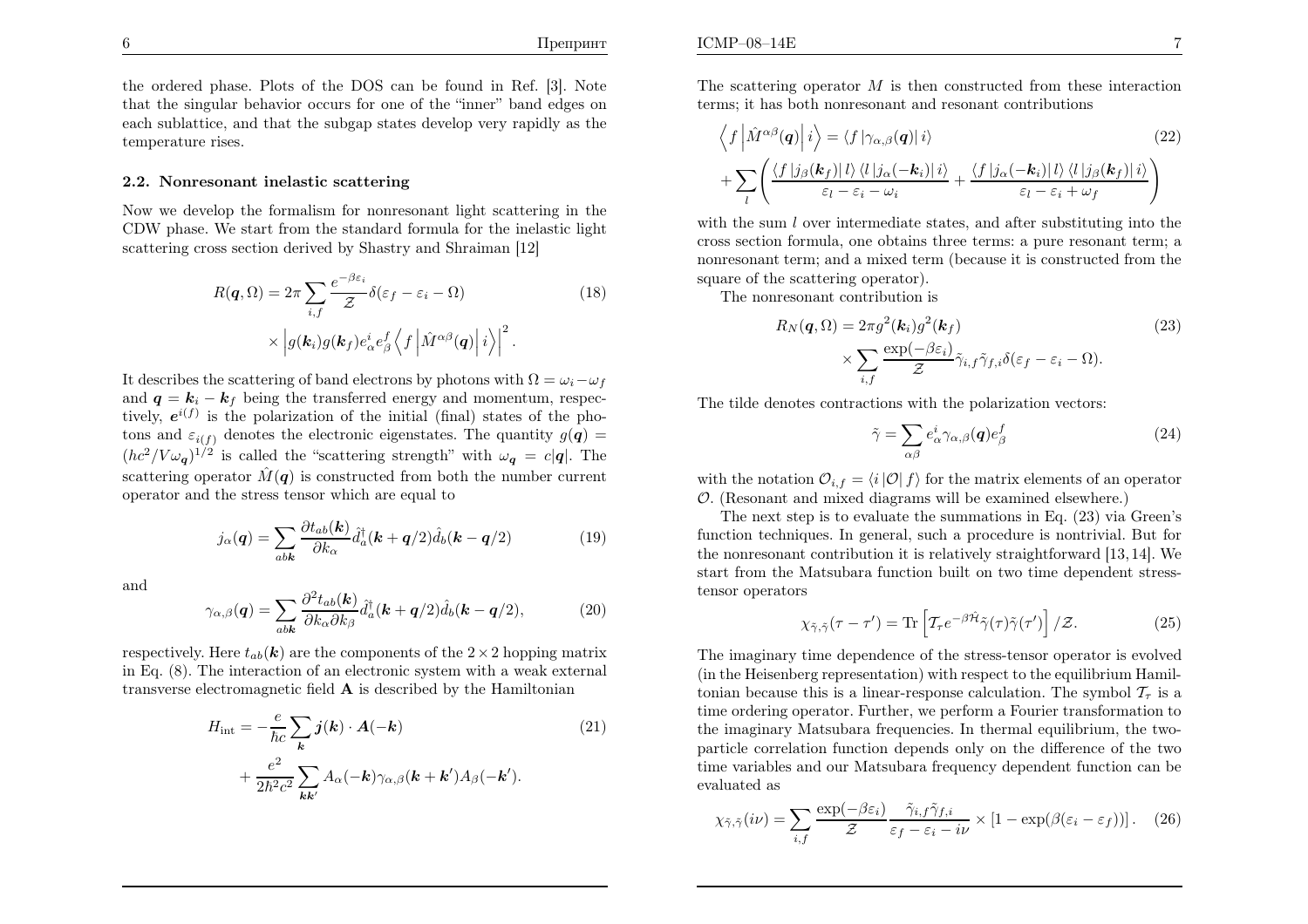Performing an analytic continuation to the real axis  $i\nu \to \Omega \pm i0^+$  produces the known expression

$$
R_N(\mathbf{q}, \Omega) = \frac{2\pi g^2(\mathbf{k}_i) g^2(\mathbf{k}_f)}{1 - \exp(-\beta \Omega)} \chi_N(\mathbf{q}, \Omega), \qquad (27)
$$

where we introduced the nonresonant response function

$$
\chi_N(\mathbf{q}, \Omega) = \frac{1}{\pi} \operatorname{Im} \chi_{\tilde{\gamma}, \tilde{\gamma}} (\Omega + i0^+). \tag{28}
$$

Now we have reduced the problem to that of finding the response function built on two stress-tensor operators. Actually, such <sup>a</sup> function corresponds to <sup>a</sup> two-particle Green's function that will be shortly presented in Feynman diagrammatic notation. The Fourier transform of the two stress-tensor correlation function can be represented as <sup>a</sup> sum over Matsubara frequencies of the "generalized polarizations"

$$
\chi_{\tilde{\gamma},\tilde{\gamma}}(i\nu_l) = T \sum_{m} \Pi_{m,m+l},\tag{29}
$$

where we introduced the shorthand notation  $\Pi_{m,m+l} = \Pi(i\omega_m, i\omega_m+i\nu_l)$ for the dependence on the fermionic  $i\omega_m = i\pi T (2m + 1)$  and bosonic<br>in  $i\omega_m = 3\pi T l$  Metaphone feggynomics. In the same of the CDW and<br>and  $i\nu_l = i2\pi T l$  Matsubara frequencies. In the case of the CDW ordered phase, the Feynman diagrams for the "generalized polarizations"  $\Pi_{m,m+l}$ are shown in Fig. 1, where we introduce additional sublattice indexes  $a$ to <sup>l</sup>.



Figure 1. The Feynman diagrams for the generalized polarizations. Due to the properties of the irreducible charge vertex of the Falicov-Kimballmodel, we will have  $m=m'$ .

Here, we used the fact that the total reducible charge vertex (shaded rectangle in Fig. 1) is <sup>a</sup> diagonal function of frequencies for the Falicov-Kimball model [see Eq. (42) below]. Now one can perform an analytic continuation to the real axis and replace the sum over Matsubara frequencies by an integral over the real axis:

$$
\chi_{\tilde{\gamma}\tilde{\gamma}}(i\nu_l) = \frac{1}{2\pi i} \int_{-infty}^{+\infty} d\omega f(\omega)
$$
(30)  

$$
\times \left[ \Pi(\omega - i0^+, \omega + i\nu_l) - \Pi(\omega + i0^+, \omega + i\nu_l) \right.
$$

$$
+ \Pi(\omega - i\nu_l, \omega - i0^+) - \Pi(\omega + i\nu_l, \omega + i0^+) \right],
$$

where  $f(\omega) = 1 / [\exp(\beta \omega) + 1]$  is the Fermi distribution function. Then the nonresonant response function is expressed directly in terms of the generalized polarizations

$$
\chi_N(q,\Omega) = \frac{2}{(2\pi i)^2} \int_{-\infty}^{+\infty} d\omega \left[ f(\omega) - f(\omega + \Omega) \right]
$$
(31)  
 
$$
\times \text{Re} \left\{ \Pi(\omega - i0^+, \omega + \Omega + i0^+) - \Pi(\omega - i0^+, \omega + \Omega - i0^+) \right\}.
$$

The next step is to calculate these generalized polarizations. We consider both cases of inelastic light (Raman) and inelastic X-ray scattering.For Raman scattering, we can approximate  $q = 0$  because the optical <sup>p</sup>hoton wavelength is so large, whereas for inelastic X-ray scattering, thetransferred momentum is nonzero  $q\neq0$ .

# 2.3. Raman scattering:  $q = 0$

The non-resonant Raman response function presented in terms of the generalized polarizations in Eq. (31) is reduced to the calculation of the Feynman diagrams in Fig. 1. As <sup>a</sup> result, our aim is to calculate the sum of the products of the one-particle Green functions calculated in DMFTand the charge vertices. Here, the momentum  $k$  enters not only through the band energy term  $\epsilon_k$  [see Eqs. (9-11)] but also through the stresstensor factors, namely the derivatives  $\partial^2 \epsilon(\mathbf{k})/\partial k_\alpha \partial k_\beta$ . Furthermore, the stress-tensor operator is contracted with polarization vectors  $e^{i,f}$ , see Eq. (24), which vary for the different symmetries.

There are three symmetries often examined in experimental systemswith cubic symmetry. The  $A_{1g}$  symmetry has the full symmetry of the lattice and for the hypercubic lattice the incident and scattered light are both polarized along the same diagonal direction, so in large dimensionswe take the initial and final polarizations to be  $e^{i} = e^{f} = (1, 1, 1, 1, ...)$ .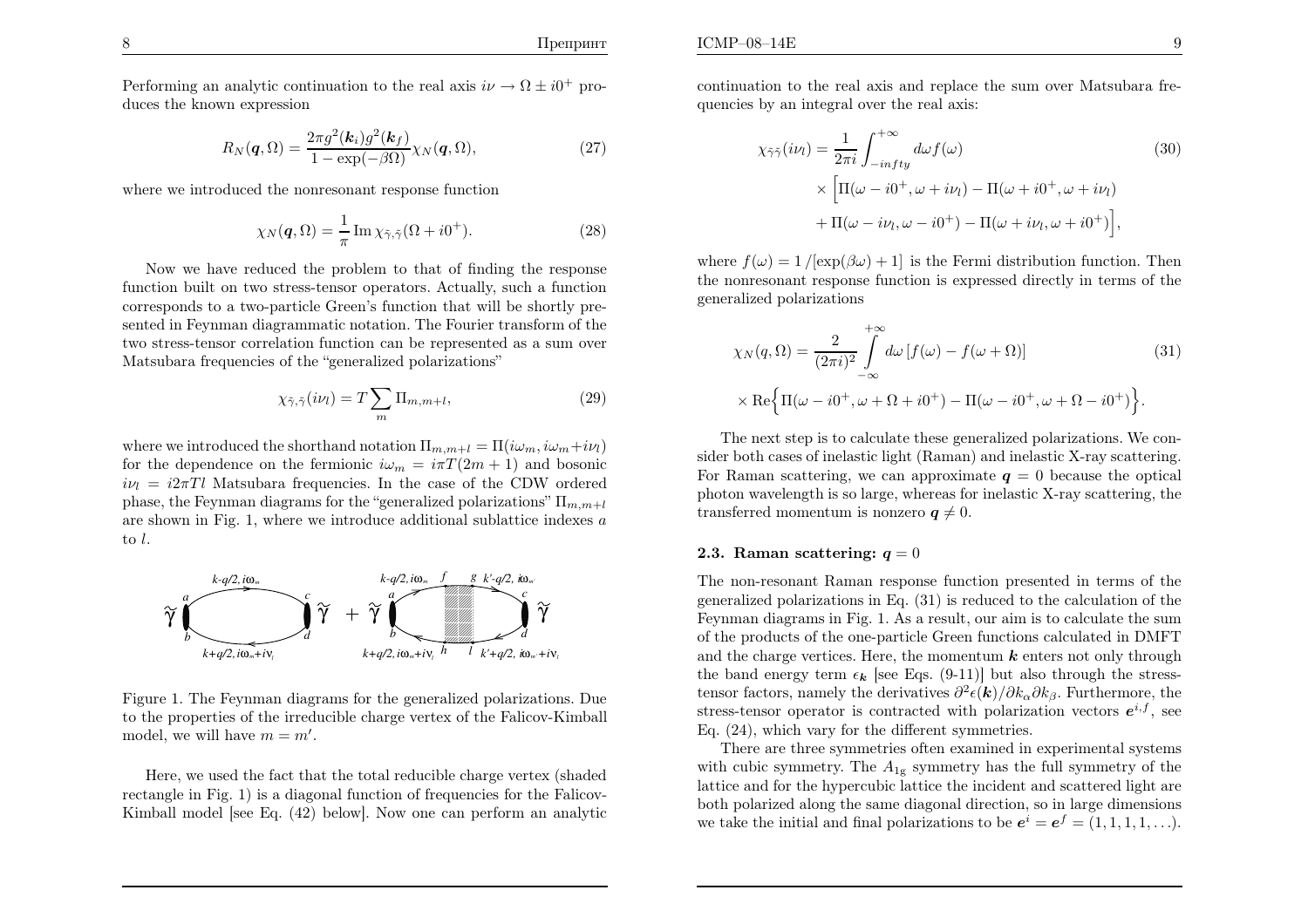The stress-tensor amplitude in the case of  $A_{1g}$  symmetry (for NN hop<sup>p</sup>ing) is equa<sup>l</sup> to minus the band energy

$$
\bar{\gamma}_{A_{1g}}(\mathbf{k}) = \sum_{\alpha\beta} e_{\alpha}^i e_{\beta}^f \frac{\partial^2 \epsilon(\mathbf{k})}{\partial k_{\alpha} \partial k_{\beta}} = \frac{t^*}{\sqrt{D}} \sum_{\alpha=1}^D \cos k_{\alpha} = -\epsilon(\mathbf{k}) \tag{32}
$$

The  $B_{1g}$  symmetry is a *d*-wave-like symmetry that involves crossed polarizers along the diagonals. In this case, we take  $e^{i} = (1, 1, 1, 1, ...)$  and  $e^f = (-1, 1, -1, 1, \ldots)$ , so the stress-tensor amplitude is as follows

$$
\bar{\gamma}_{B_{1g}}(\mathbf{k}) = \sum_{\alpha\beta} e_{\alpha}^i e_{\beta}^f \frac{\partial^2 \epsilon(\mathbf{k})}{\partial k_{\alpha} \partial k_{\beta}} = -\frac{t^*}{\sqrt{D}} \sum_{\alpha=1}^D (-1)^{\alpha} \cos k_{\alpha} \tag{33}
$$

Finally, the  $B_{2g}$  symmetry is another *d*-wave-like symmetry rotated by 45 degrees; it requires the polarization vectors to satisfy  $e^{i} = (1, 0, 1, 0, ...)$ and  $e^f = (0, 1, 0, 1, \ldots)$ , and for NN hopping there are no contributions to the nonresonant response in this channel.

We start with the analysis of the  $B_{1g}$  symmetry, which is simplest case to examine. Here, the response function is determined only by the first term (bare loop) of the Feynman diagrams in Fig. <sup>1</sup> and there are no contributions from the second one [13,15] because the stress-tensor factor has momentum dependence that integrates to zero when multiplied bythe local charge vertex and summed over all momentum. The expanded



Figure 2. Individual terms for the bare polarization in the ordered <sup>p</sup>hase.

form of the diagrams for the generalized polarization in the  $B_{1g}$  channel for the CDW chessboard <sup>p</sup>hase is presented in Fig. 2 and is equal to

$$
\Pi_{m,m+l} = \frac{1}{N} \sum_{k} \bar{\gamma}_{k}^{2} \bigg( G_{k-\frac{q}{2},m}^{AA} G_{k+\frac{q}{2},m+l}^{BB} + G_{k-\frac{q}{2},m}^{AB} G_{k+\frac{q}{2},m+l}^{AB} \qquad (34)
$$

$$
+ G_{k-\frac{q}{2},m}^{BA} G_{k+\frac{q}{2},m+l}^{BA} + G_{k-\frac{q}{2},m}^{BB} G_{k+\frac{q}{2},m+l}^{AA} \bigg).
$$

After substituting in the expressions for the Green's function in Eqs. (9),(10), and (11), and the expressions for the  $\bar{\gamma}_k$  amplitude from Eq. (33), the individual contributions to  $\Pi_{m,m+l}$  at  $q=0$  become

$$
\frac{1}{N} \sum_{\mathbf{k}} \bar{\gamma}_{\mathbf{k}}^{2} G_{\mathbf{k},m}^{AA} G_{\mathbf{k},m+l}^{BB} = \frac{1}{2} (i\omega_{m} + \mu_{d}^{B} - \Sigma_{m}^{B})
$$
(35)  

$$
\times (i\omega_{m} + i\nu_{l} + \mu_{d}^{A} - \Sigma_{m+l}^{A}) \frac{\frac{F_{\infty}(\bar{Z}_{m+l})}{\bar{Z}_{m+l}} - \frac{F_{\infty}(\bar{Z}_{m})}{\bar{Z}_{m}^{2}}}{\bar{Z}_{m}^{2} - \bar{Z}_{m+l}^{2}},
$$

$$
\frac{1}{N} \sum_{\mathbf{k}} \bar{\gamma}_{\mathbf{k}}^{2} G_{\mathbf{k},m}^{BB} G_{\mathbf{k},m+l}^{AA} = \frac{1}{2} (i\omega_{m} + \mu_{d}^{A} - \Sigma_{m}^{A})
$$
(36)

$$
\times (i\omega_m + i\nu_l + \mu_d^B - \Sigma_{m+l}^B) \frac{\frac{F_{\infty}(\bar{Z}_{m+l})}{\bar{Z}_{m+l}} - \frac{F_{\infty}(\bar{Z}_m)}{\bar{Z}_m^2}}{\bar{Z}_m^2 - \bar{Z}_{m+l}^2}
$$

and

$$
\frac{1}{N} \sum_{\mathbf{k}} \bar{\gamma}_{\mathbf{k}}^2 G_{\mathbf{k},m}^{AB} G_{\mathbf{k},m+l}^{AB} = \frac{1}{N} \sum_{\mathbf{k}} \bar{\gamma}_{\mathbf{k}}^2 G_{\mathbf{k},m}^{BA} G_{\mathbf{k},m+l}^{BA}
$$
(37)  

$$
= \frac{1}{2} \frac{\bar{Z}_{m+l} F_{\infty}(\bar{Z}_{m+l}) - \bar{Z}_m F_{\infty}(\bar{Z}_m)}{\bar{Z}_m^2 - \bar{Z}_{m+l}^2}.
$$

,

Hence, the total expression for the generalized polarization  $\Pi_{m,m+l}$  is

$$
\Pi_{m,m+l} = \frac{1}{2} \left\{ \frac{\frac{F_{\infty}(\bar{Z}_{m+l})}{\bar{Z}_{m+l}} - \frac{F_{\infty}(\bar{Z}_m)}{\bar{Z}_m}}{\bar{Z}_m^2 - \bar{Z}_{m+l}^2} \right. \times \left[ \sum_{a,b=A,B} (i\omega_m + \mu_d^a - \Sigma_m^a)(i\omega_m + i\nu_l + \mu_d^b - \Sigma_{m+l}^b) \right] \n+ 2 \frac{\bar{Z}_{m+l} F_{\infty}(\bar{Z}_{m+l}) - \bar{Z}_m F_{\infty}(\bar{Z}_m)}{\bar{Z}_m^2 - \bar{Z}_{m+l}^2} \right\}.
$$
\n(38)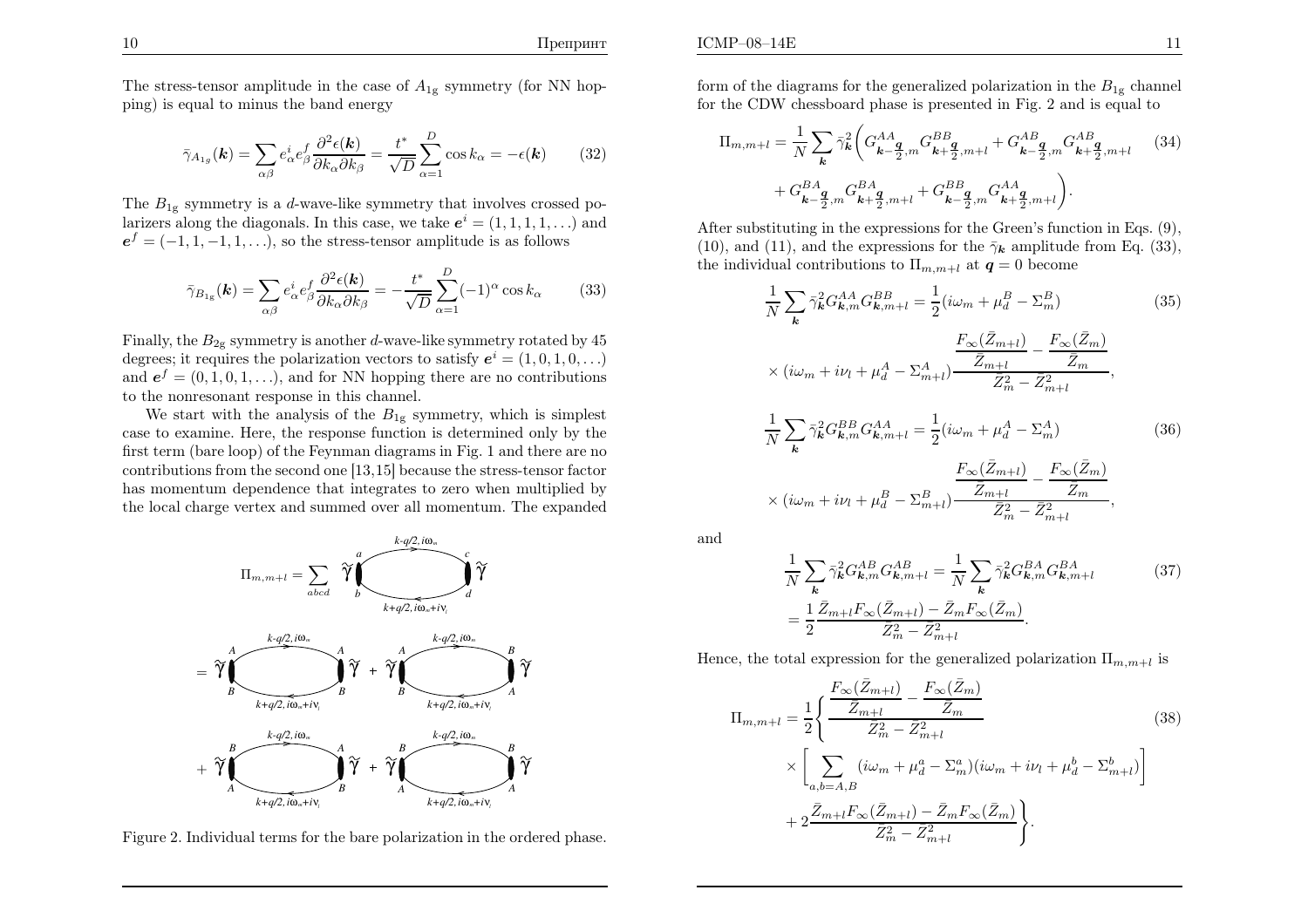

Figure 3. The irreducible charge vertex becomes local in DMFT and,accordingly, the reducible charge vertex depends only on two sublatticeindexes.



Figure 4. The Bethe-Salpeter equation for the reducible charge vertex inCDW chessboard phase.

over momentum of the bare loop <sup>y</sup>ields

$$
\Pi_{m,m+l}^{(1)} = \frac{1}{2} \left\{ \frac{\bar{Z}_{m+l} F_{\infty}(\bar{Z}_{m+l}) - \bar{Z}_m F_{\infty}(\bar{Z}_m)}{\bar{Z}_m^2 - \bar{Z}_{m+l}^2} \right\}
$$
\n
$$
\times \left[ (i\omega_m + \mu_d^B - \Sigma_m^B)(i\omega_m + i\nu_l + \mu_d^A - \Sigma_{m+l}^A) + (i\omega_m + \mu_d^A - \Sigma_m^A)(i\omega_m + i\nu_l + \mu_d^B - \Sigma_{m+l}^B) \right]
$$
\n
$$
+ 1 + \frac{\bar{Z}_{m+l}^3 F_{\infty}(\bar{Z}_{m+l}) - \bar{Z}_m^3 F_{\infty}(\bar{Z}_m)}{\bar{Z}_m^2 - \bar{Z}_{m+l}^2} \right\}
$$
\n(41)

which is different from the one for the  $B_{1g}$  symmetry in Eq. (38).

 The second term of the Feynman diagram in Fig. 1 describes the charge screening effects through the reducible charge vertex, which is defined through the irreducible one. In the DMFT approach, the irreducible charge vertex  $\Gamma_a$  is local and different for different sublattices (see Fig. 3); nevertheless, it has the same functional form as in the uniform<sup>p</sup>hase, which is equa<sup>l</sup> to [16]

$$
\Gamma_a(i\omega_m, i\omega_{m'}; i\nu_l) = \delta_{mm'} \Gamma^a_{m,m+l}
$$
\n(42)

Then, after substituting this expression for  $\Pi_{m,m+l}$  into Eq. (29) and re- <sup>p</sup>lacing the summation over fermionic Matsubara frequencies by integrals over the real frequency axis, the total expression for the nonresonant response function equals

$$
\chi_{NB_{1g}}(\Omega) = \frac{1}{4\pi^2} \int_{-\infty}^{+\infty} d\omega \left[ f(\omega) - f(\omega + \Omega) \right]
$$
(39)  
\n
$$
\times \text{Re} \left\{ \frac{F_{\infty}^* [\bar{Z}(\omega + \Omega)]}{\bar{Z}^*(\omega + \Omega)} - \frac{F_{\infty} [\bar{Z}(\omega)]}{\bar{Z}(\omega)} \right\}
$$
  
\n
$$
\times \left( [\omega + \mu_d^B - \Sigma^B(\omega)] [\omega + \Omega + \mu_d^A - \Sigma^{A*}(\omega + \Omega)] \right\}
$$
  
\n
$$
+ [\omega + \mu_d^A - \Sigma^A(\omega)] [\omega + \Omega + \mu_d^B - \Sigma^{B*}(\omega + \Omega)]
$$
  
\n
$$
+ 2 \frac{\bar{Z}^*(\omega + \Omega) F_{\infty}^* [\bar{Z}(\omega + \Omega)] - \bar{Z}(\omega) F_{\infty} [\bar{Z}(\omega)]}{\bar{Z}^2(\omega) - [\bar{Z}^*(\omega + \Omega)]^2}
$$
  
\n
$$
- \frac{F_{\infty} [\bar{Z}(\omega + \Omega)]}{\bar{Z}^2(\omega) - \bar{Z}^2(\omega + \Omega)}
$$
  
\n
$$
\times \left( [\omega + \mu_d^B - \Sigma^B(\omega)] [\omega + \Omega + \mu_d^A - \Sigma^A(\omega + \Omega)] \right)
$$
  
\n
$$
\times \left( [\omega + \mu_d^A - \Sigma^A(\omega)] [\omega + \Omega + \mu_d^A - \Sigma^A(\omega + \Omega)] \right)
$$
  
\n
$$
+ [\omega + \mu_d^A - \Sigma^A(\omega)] [\omega + \Omega + \mu_d^B - \Sigma^B(\omega + \Omega)]
$$
  
\n
$$
- 2 \frac{\bar{Z}(\omega + \Omega) F_{\infty} [\bar{Z}(\omega + \Omega)] - \bar{Z}(\omega) F_{\infty} [\bar{Z}(\omega)]}{\bar{Z}^2(\omega) - \bar{Z}^2(\omega + \Omega)}
$$

One can check that this expression for the Raman response function (for $B_{1g}$  symmetry) in the CDW phase is connected with the one for the optical conductivity [3] by the Shastry-Shraiman relation [12]

$$
\chi_{NB_{1g}}(\Omega) = \Omega \sigma(\Omega),\tag{40}
$$

indicating that this relation continues to hold even in the ordered phases.

The case of  $A_{1g}$  symmetry has both terms of the Feynman diagram of Fig. 2 contributing to the expression for the nonresonant response function. According to the form of the stress-tensor factor, the summation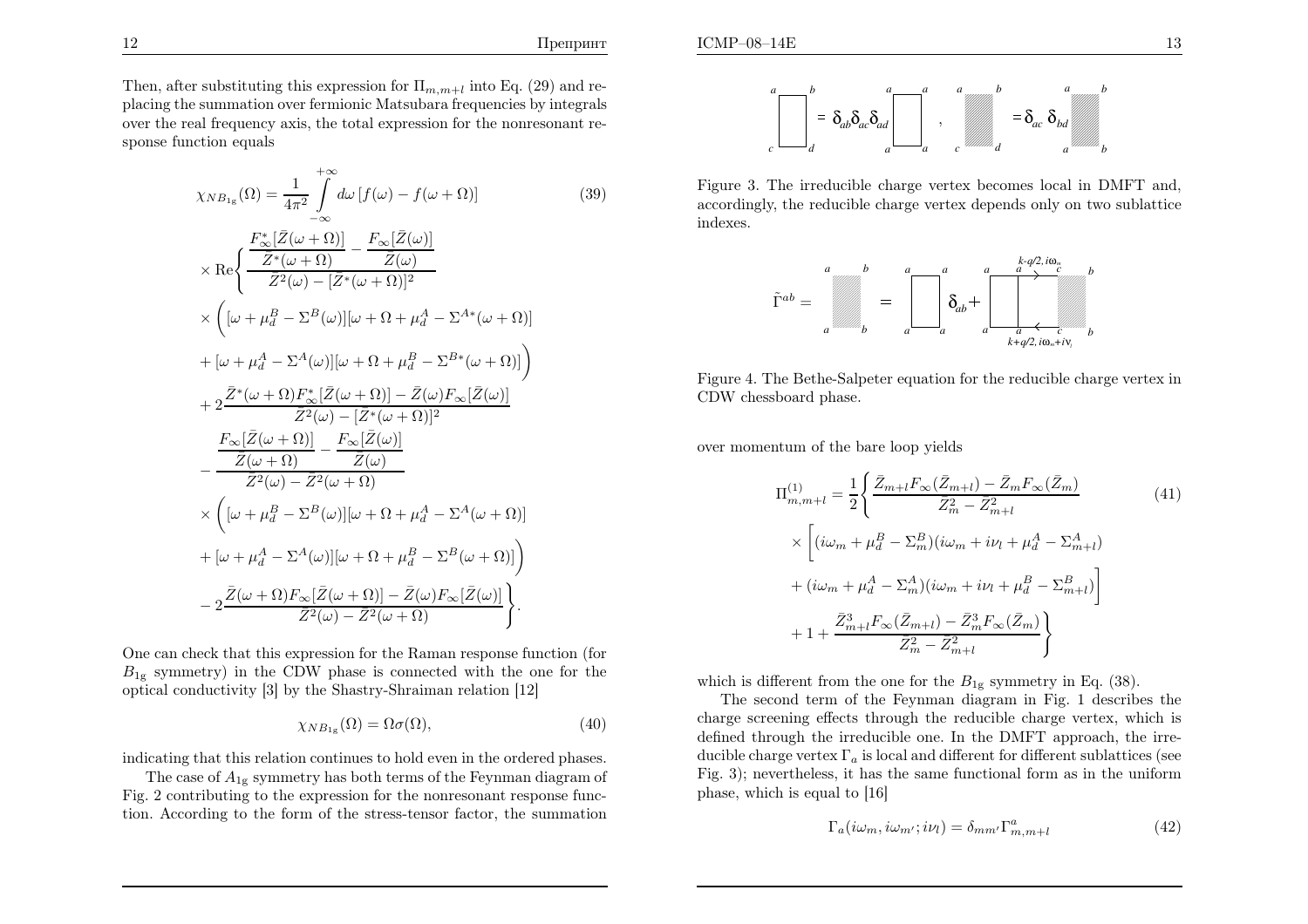Препринт

$$
\Gamma^a_{m,m+l} = \frac{1}{T} \frac{\Sigma^a_m - \Sigma^a_{m+l}}{G^{aa}_{m} - G^{aa}_{m+l}}.
$$

This expression also follows from the partially integrated Ward identity, derived by Janis [17]. Accordingly, the reducible charge vertex in the CDW chessboard phase depends on two sublattice indexes and is definedby the Bethe-Salpeter equation in Fig. 4

$$
\tilde{\Gamma}_{\mathbf{q},m,m+l}^{ab} = \delta_{ab} \Gamma_{m,m+l}^{a} + T \Gamma_{m,m+l}^{a} \sum_{c} \chi_{\mathbf{q},m,m+l}^{ac} \tilde{\Gamma}_{\mathbf{q},m,m+l}^{cb},\tag{43}
$$

where we introduce the bare susceptibility

$$
\chi_{\mathbf{q},m,m+l}^{ab} = -\frac{1}{N} \sum_{\mathbf{k}} G_{\mathbf{k},m}^{ab} G_{\mathbf{k}+\mathbf{q},m+l}^{ba}.
$$
 (44)

Now, the generalized polarization can be presented in <sup>a</sup> compactmatrix form as follows

$$
\Pi_{\mathbf{q},m,m+l}^{(2)} = \frac{1}{N} \sum_{\mathbf{k}} \left[ \bar{\gamma}_{\mathbf{k}} \ \bar{\gamma}_{\mathbf{k}} \right] \begin{vmatrix} G_{\mathbf{k}-\mathbf{q}}^{AA} & G_{\mathbf{k}-\mathbf{q}}^{AB} & G_{\mathbf{k}-\mathbf{q}}^{AB} & G_{\mathbf{k}+\mathbf{q}}^{BB} \\ G_{\mathbf{k}-\mathbf{q}}^{BA} & G_{\mathbf{k}+\mathbf{q}}^{AA} & G_{\mathbf{k}-\mathbf{q}}^{BB} & G_{\mathbf{k}+\mathbf{q}}^{BB} \\ G_{\mathbf{k}-\mathbf{q}}^{BA} & G_{\mathbf{k}+\mathbf{q}}^{AA} & G_{\mathbf{k}-\mathbf{q}}^{BB} & G_{\mathbf{k}+\mathbf{q}}^{BB} \\ \bar{\Gamma}_{\mathbf{q},m,m+l}^{BA} & \bar{\Gamma}_{\mathbf{q},m,m+l}^{AB} & \end{vmatrix} \times T \begin{vmatrix} \bar{\Gamma}_{A}^{AA} & \bar{\Gamma}_{A}^{AB} & G_{\mathbf{k}-\mathbf{q}}^{BB} & G_{\mathbf{k}+\mathbf{q}}^{BB} \\ \bar{\Gamma}_{\mathbf{q},m,m+l}^{BA} & \bar{\Gamma}_{\mathbf{q},m,m+l}^{BB} & \end{vmatrix} \times \frac{1}{N} \sum_{\mathbf{k}'} \begin{vmatrix} G_{\mathbf{k}'}^{AA} & G_{\mathbf{k}+\mathbf{q}}^{AB} & G_{\mathbf{k}+\mathbf{q}}^{AB} & G_{\mathbf{k}+\mathbf{q}}^{AA} \\ G_{\mathbf{k}'-\mathbf{q}}^{BA} & G_{\mathbf{k}'+\mathbf{q}}^{BB} & G_{\mathbf{k}'+\mathbf{q}}^{AB} & G_{\mathbf{k}'+\mathbf{q}}^{AB} \\ G_{\mathbf{k}'-\mathbf{q}}^{BA} & G_{\mathbf{k}'+\mathbf{q}}^{BB} & G_{\mathbf{k}'+\mathbf{q}}^{AB} & G_{\mathbf{k}'+\mathbf{q}}^{AB} \end{vmatrix} \cdot \begin{bmatrix} \bar{\gamma}_{\mathbf{k}'} \\ \bar{\gamma}_{\mathbf{k}'} \end{bmatrix}.
$$
\n
$$
(45)
$$

The next step is to put  $q = 0$ , expand the expression via partial fractions with respect to the band energy  $\epsilon_k$  and calculate the sums over momentum  $k$ . After some tedious algebra, we obtain the final expression for  $\Pi_{m,m+l}^{(2)}$ 

$$
\Pi_{m,m+l}^{(2)} = \frac{1}{\Delta_{m,m+l}} \frac{\left[\bar{Z}_{m+l}F_{\infty}(\bar{Z}_{m+l}) - \bar{Z}_{m}F_{\infty}(\bar{Z}_{m})\right]^{2}}{\bar{Z}_{m}^{2} - \bar{Z}_{m+l}^{2}} \qquad (46)
$$
\n
$$
\times \left\{ \left[i(2\omega_{m} + \nu_{l}) + 2\mu_{d}^{B} - \Sigma_{m}^{B} - \Sigma_{m+l}^{B}\right] \frac{\Sigma_{m}^{A} - \Sigma_{m+l}^{A}}{G_{m}^{AA} - G_{m+l}^{AA}} \right\}
$$
\n
$$
\times \left( \left[i(2\omega_{m} + \nu_{l}) + 2\mu_{d}^{B} - \Sigma_{m}^{B} - \Sigma_{m+l}^{B}\right] \right\}
$$

$$
\times \left\{ \left[ \bar{Z}_{m}^{2} - \bar{Z}_{m+l}^{2} \right] - (i\omega_{m} + \mu_{d}^{B} - \Sigma_{m}^{B})(i\omega_{m} + i\nu_{l} + \mu_{d}^{B} - \Sigma_{m+l}^{B}) \right\} \\ \times \left[ \frac{F_{\infty}(\bar{Z}_{m+l})}{\bar{Z}_{m+l}} - \frac{F_{\infty}(\bar{Z}_{m})}{\bar{Z}_{m}} \right] \frac{\Sigma_{m}^{B} - \Sigma_{m+l}^{B}}{G_{m}^{BB} - G_{m+l}^{BB}} \\ + \left[ i(2\omega_{m} + \nu_{l}) + 2\mu_{d}^{A} - \Sigma_{m}^{A} - \Sigma_{m+l}^{A} \right] \\ \times \frac{\Sigma_{m}^{A} - \Sigma_{m+l}^{A}}{G_{m}^{AA} - G_{m+l}^{AA}} \left[ \bar{Z}_{m+l} F_{\infty}(\bar{Z}_{m+l}) - \bar{Z}_{m} F_{\infty}(\bar{Z}_{m}) \right] \\ + \left[ i(2\omega_{m} + \nu_{l}) + 2\mu_{d}^{A} - \Sigma_{m}^{A} - \Sigma_{m+l}^{A} \right] \frac{\Sigma_{m}^{B} - \Sigma_{m+l}^{B}}{G_{m}^{BB} - G_{m+l}^{BB}} \\ \times \left\{ \left[ i(2\omega_{m} + \nu_{l}) + 2\mu_{d}^{A} - \Sigma_{m}^{A} - \Sigma_{m+l}^{A} \right] \\ \times \left\{ \left[ \bar{Z}_{m}^{2} - \bar{Z}_{m+l}^{2} \right] - (i\omega_{m} + \mu_{d}^{A} - \Sigma_{m}^{A}) (i\omega_{m} + i\nu_{l} + \mu_{d}^{A} - \Sigma_{m+l}^{A}) \right. \\ \times \left\{ \frac{F_{\infty}(\bar{Z}_{m+l})}{\bar{Z}_{m+l}} - \frac{F_{\infty}(\bar{Z}_{m})}{\bar{Z}_{m}} \right\} \frac{\Sigma_{m}^{A} - \Sigma_{m+l}^{A}}{G_{m}^{AA} - G_{m+l}^{AA}} \right\} \\ + \left[ i(2\omega_{m} + \nu_{l}) + 2\mu_{d}^{B} - \Sigma_{m}^{B} - \Sigma_{m+l}^{B} \right] \\ \times \frac{\Sigma_{m}^{B} - \Sigma_{m+l}^{B}}{G_{m}
$$

where

$$
\Delta_{m,m+l} = \det \left\| \delta_{ab} - T\Gamma^a_{m,m+l} \chi^{ab}_{\mathbf{q}=0,m,m+l} \right\| \tag{47}
$$

 comes from the solution of the Bethe-Salpeter equation in Eq. (43). Finally, the total expression for the generalized polarization is obtained asthe sum of the two contributions

$$
\Pi_{m,m+l} = \Pi_{m,m+l}^{(1)} + \Pi_{m,m+l}^{(2)}.
$$
\n(48)

 Next, we perform an analytical continuation (which is straightforward because we have the appropriate functional forms which allow us to replace Matsubara frequencies by real frequencies) and substitute into Eq. (31) which <sup>y</sup>ields the final expression for the nonresonant Ramanresponse function in the  $A_{1g}$  channel. This step is completely straightfor ward, so we do not write down the final expressions in terms of integralsover the real frequency.

# **2.4.** X-ray scattering:  $q\neq0$

In the case of inelastic X-ray scattering, the incident <sup>p</sup>hoton exchangesboth energy and momentum with the electronic matter. The entire for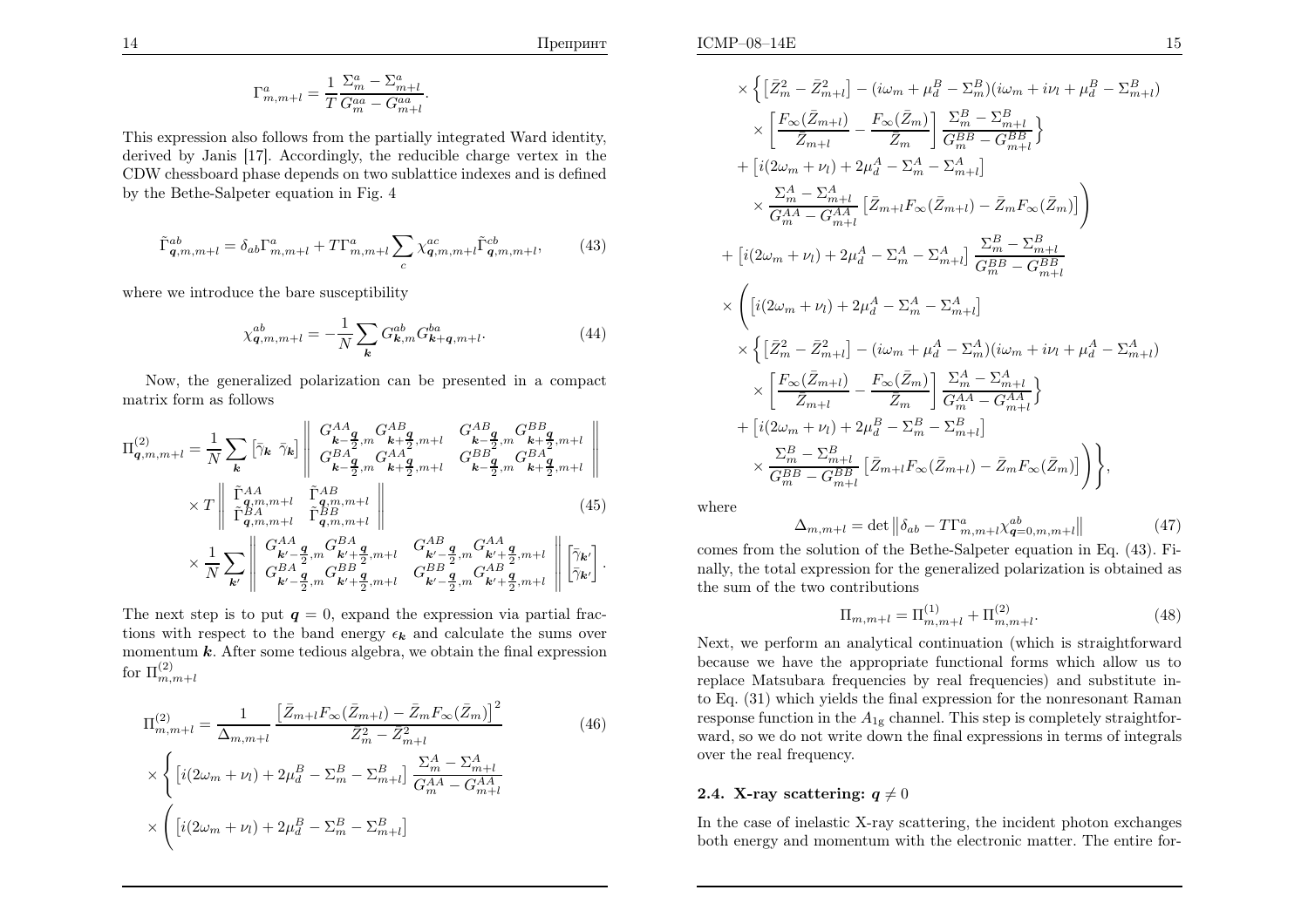malism derived for Raman scattering remains the same as described above and there is no need to rewrite it for this case. The only difference is in the summations over momentum. The Feynman diagrams in Fig. 1 together with the Bethe-Salpeter equation in Fig. 4 contain several momentum summations which can be evaluated separately [18]. First, the bare susceptibility in Eq. (44), which enters the Bethe-Salpeter equationfor the total charge vertex in Eq. (43), contains the following components

$$
\chi_{\mathbf{q},m,m+l}^{AA} = \frac{(i\omega_m + \mu_d^B - \Sigma_m^B)(i\omega_{m+l} + \mu_d^B - \Sigma_{m+l}^B)}{2\bar{Z}_m \bar{Z}_{m+l}} \qquad (49)
$$
  
 
$$
\times \left[ \chi_0(\bar{Z}_m, \bar{Z}_{m+l}, \mathbf{q}) - \chi_0(\bar{Z}_m, -\bar{Z}_{m+l}, \mathbf{q}) \right],
$$

$$
\chi_{\mathbf{q},m,m+l}^{BB} = \frac{(i\omega_m + \mu_d^A - \Sigma_m^A)(i\omega_{m+l} + \mu_d^A - \Sigma_{m+l}^A)}{2\bar{Z}_m \bar{Z}_{m+l}} \tag{50}
$$
\n
$$
\times \left[ \chi_0(\bar{Z}_m, \bar{Z}_{m+l}, \mathbf{q}) - \chi_0(\bar{Z}_m, -\bar{Z}_{m+l}, \mathbf{q}) \right],
$$

and

$$
\chi_{\mathbf{q},m,m+l}^{AB} = \chi_{\mathbf{q},m,m+l}^{BA} = \frac{1}{2} \left[ \chi_0(\bar{Z}_m, \bar{Z}_{m+l}, \mathbf{q}) + \chi_0(\bar{Z}_m, -\bar{Z}_{m+l}, \mathbf{q}) \right],\tag{51}
$$

where

$$
\chi_0(\bar{Z}_m, \bar{Z}_{m+l}, \mathbf{q}) = \chi_0(-\bar{Z}_m, -\bar{Z}_{m+l}, \mathbf{q}) \tag{52}
$$
\n
$$
= -\frac{1}{N} \sum_{k} \frac{1}{\bar{Z}_m - \epsilon_{k-\frac{\mathbf{q}}{2}} \bar{Z}_{m+l} - \epsilon_{k+\frac{\mathbf{q}}{2}}}
$$
\n
$$
= -\frac{1}{\sqrt{1 - X^2}} \int_{-\infty}^{+\infty} \frac{d\epsilon}{\bar{Z}_{m+l} - \epsilon} \rho(\epsilon) F_{\infty} \left( \frac{\bar{Z}_m - \epsilon X}{\sqrt{1 - X^2}} \right).
$$

Here, the function  $F_{\infty}(Z)$  is the Hilbert transform of the hypercubic density of states as defined in Eq. (14) and all the transferred momentumdependence is only through the quantity

$$
X = \frac{1}{D} \sum_{p=1}^{D} \cos q_p.
$$
\n
$$
(53)
$$

The second diagram in Fig. 1 contains summations over  $k$  and  $k'$ which involve stress-tensor amplitudes  $\bar{\gamma}_k$ 

$$
\chi_{\mathbf{q},m,m+l}^{a} = \frac{1}{N} \sum_{\mathbf{k}} \bar{\gamma}_{\mathbf{k}} \left[ G_{\mathbf{k}-\frac{\mathbf{q}}{2},m}^{Aa} G_{\mathbf{k}+\frac{\mathbf{q}}{2},m+l}^{aB} + G_{\mathbf{k}-\frac{\mathbf{q}}{2},m}^{Ba} G_{\mathbf{k}+\frac{\mathbf{q}}{2},m+l}^{aA} \right] (54)
$$

and there are two different terms:

$$
\chi_{\mathbf{q},m,m+l}^{A} = \frac{i\omega_{m} + \mu_{d}^{B} - \Sigma_{m}^{B}}{2\bar{Z}_{m}} \left[ \chi_{0}'(\bar{Z}_{m}, \bar{Z}_{m+l}, \mathbf{q}) + \chi_{0}'(\bar{Z}_{m}, -\bar{Z}_{m+l}, \mathbf{q}) \right] + \frac{i\omega_{m+l} + \mu_{d}^{B} - \Sigma_{m+l}^{B}}{2\bar{Z}_{m+l}} \left[ \chi_{0}'(\bar{Z}_{m}, \bar{Z}_{m+l}, \mathbf{q}) - \chi_{0}'(\bar{Z}_{m}, -\bar{Z}_{m+l}, \mathbf{q}) \right] \tag{55}
$$

and

$$
\chi_{\mathbf{q},m,m+l}^{B} = \frac{i\omega_{m} + \mu_{d}^{A} - \Sigma_{m}^{A}}{2\bar{Z}_{m}} \left[ \chi_{0}'(\bar{Z}_{m}, \bar{Z}_{m+l}, \mathbf{q}) + \chi_{0}'(\bar{Z}_{m}, -\bar{Z}_{m+l}, \mathbf{q}) \right] + \frac{i\omega_{m+l} + \mu_{d}^{A} - \Sigma_{m+l}^{A}}{2\bar{Z}_{m+l}} \left[ \chi_{0}'(\bar{Z}_{m}, \bar{Z}_{m+l}, \mathbf{q}) - \chi_{0}'(\bar{Z}_{m}, -\bar{Z}_{m+l}, \mathbf{q}) \right], \quad (56)
$$

where

$$
\chi'_{0}(\bar{Z}_{m}, \bar{Z}_{m+l}, \mathbf{q}) = -\chi'_{0}(-\bar{Z}_{m}, -\bar{Z}_{m+l}, \mathbf{q}) \qquad (57)
$$
  
=  $-\frac{1}{N} \sum_{\mathbf{k}} \bar{\gamma}_{\mathbf{k}} \frac{1}{\bar{Z}_{m} - \epsilon_{\mathbf{k}-\frac{\mathbf{q}}{2}}} \frac{1}{\bar{Z}_{m+l} - \epsilon_{\mathbf{k}+\frac{\mathbf{q}}{2}}}$   
=  $\frac{X'}{1+X} \Big\{ \big[ \bar{Z}_{m} + \bar{Z}_{m+l} \big] \chi_{0}(\bar{Z}_{m}, \bar{Z}_{m+l}, \mathbf{q}) + F_{\infty}[\bar{Z}(i\omega_{m})] + F_{\infty}[\bar{Z}(i\omega_{m+l})] \Big\}.$ 

Here the new momentum dependent quantity  $X'$  is

$$
X' = \frac{1}{D} \sum_{p=1}^{D} \alpha_p \cos \frac{q_p}{2}
$$
\n
$$
(58)
$$

with  $\alpha_p = 1$  for  $A_{1g}$  symmetry and  $\alpha_p = (-1)^p$  for  $B_{1g}$  symmetry. Now we can find exact expression for the vertex corrections defined byEq. (45) in the following form

$$
\Pi_{\mathbf{q},m,m+l}^{(2)} = \frac{1}{\Delta_{\mathbf{q},m,m+l}} \tag{59}
$$
\n
$$
\times \left[ \chi_{\mathbf{q},m,m+l}^{A} T \Gamma_{m,m+l}^{A} \chi_{\mathbf{q},m,m+l}^{AB} T \Gamma_{m,m+l}^{B} \chi_{\mathbf{q},m,m+l}^{B} + \chi_{\mathbf{q},m,m+l}^{A} \left( 1 - T \Gamma_{m,m+l}^{B} \chi_{\mathbf{q},m,m+l}^{B} \right) T \Gamma_{m,m+l}^{A} \chi_{\mathbf{q},m,m+l}^{A} + \chi_{\mathbf{q},m,m+l}^{B} \left( 1 - T \Gamma_{m,m+l}^{A} \chi_{\mathbf{q},m,m+l}^{A} \right) T \Gamma_{m,m+l}^{B} \chi_{\mathbf{q},m,m+l}^{B} + \chi_{\mathbf{q},m,m+l}^{B} T \Gamma_{m,m+l}^{B} \chi_{\mathbf{q},m,m+l}^{A} \right],
$$
\n
$$
(59)
$$

where

$$
\Delta_{\mathbf{q},m,m+l} = \left(1 - T\Gamma_{m,m+l}^{A} \chi_{\mathbf{q},m,m+l}^{A A} \right) \left(1 - T\Gamma_{m,m+l}^{B} \chi_{\mathbf{q},m,m+l}^{BB} \right) \tag{60} - T\Gamma_{m,m+l}^{A} \chi_{\mathbf{q},m,m+l}^{A B} T\Gamma_{m,m+l}^{B} \chi_{\mathbf{q},m,m+l}^{B A}
$$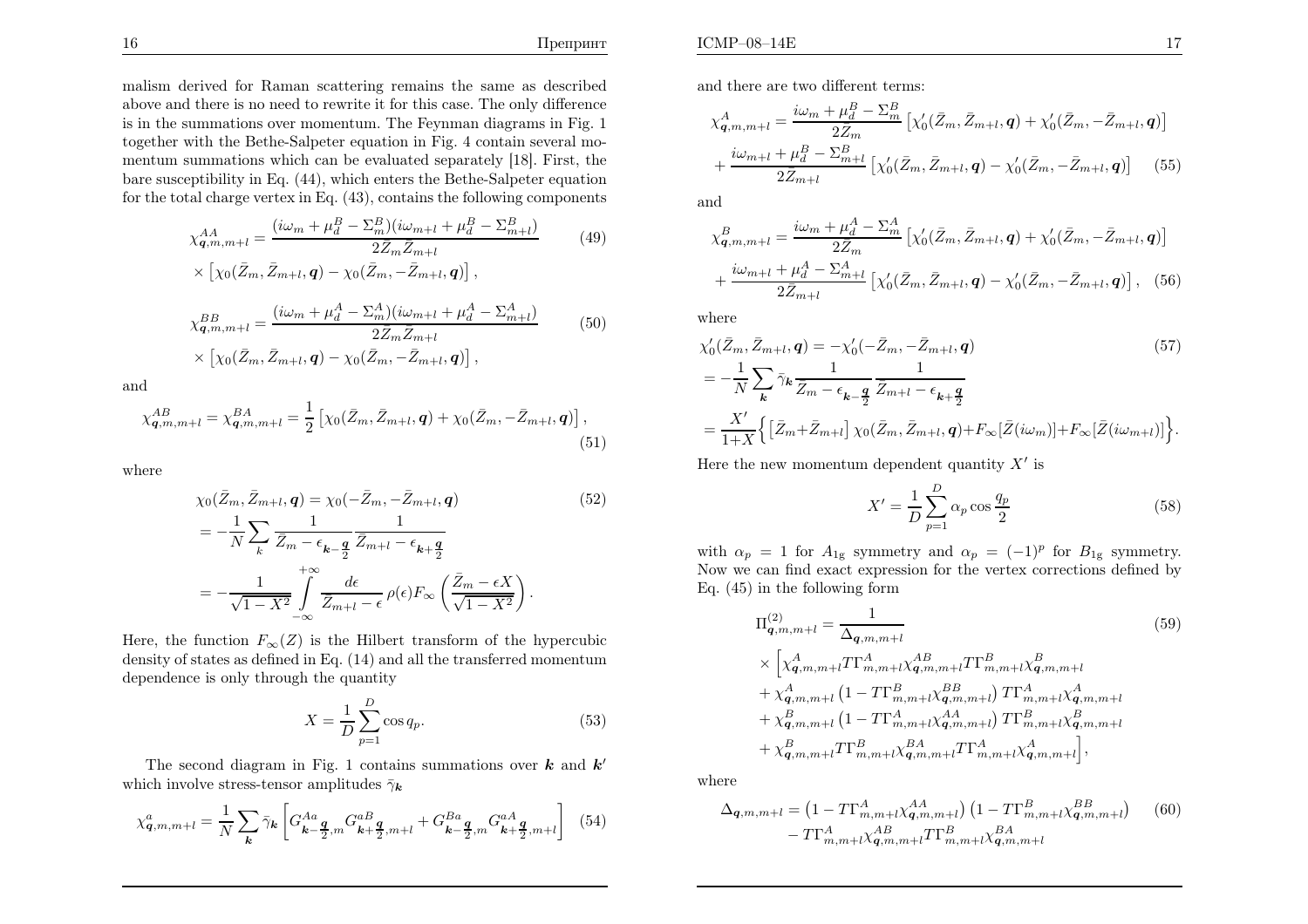Finally, the bare loop contribution of the first diagram in Fig. 1 contains summations over momentum  $k$  of the product of two Green functions and the square of the stress-tensor factor. It is equal to

$$
\Pi_{\mathbf{q},m,m+l}^{(1)} = \bar{\chi}_{0}(\bar{Z}_{m}, \bar{Z}_{m+l}, \mathbf{q}) + \bar{\chi}_{0}(\bar{Z}_{m}, -\bar{Z}_{m+l}, \mathbf{q}) \qquad (61)
$$
\n
$$
+ \frac{1}{2\bar{Z}_{m}\bar{Z}_{m+l}} \Big[ (i\omega_{m} + \mu_{d}^{A} - \Sigma_{m}^{A}) (i\omega_{m+l} + \mu_{d}^{A} - \Sigma_{m+l}^{A})
$$
\n
$$
+ (i\omega_{m} + \mu_{d}^{B} - \Sigma_{m}^{B}) (i\omega_{m+l} + \mu_{d}^{B} - \Sigma_{m+l}^{B}) \Big]
$$
\n
$$
\times \Big[ \bar{\chi}_{0}(\bar{Z}_{m}, \bar{Z}_{m+l}, \mathbf{q}) - \bar{\chi}_{0}(\bar{Z}_{m}, -\bar{Z}_{m+l}, \mathbf{q}) \Big]
$$

and expressed in terms of  $\chi_0$  as follows

$$
\bar{\chi}_{0}(\bar{Z}_{m}, \bar{Z}_{m+l}, \mathbf{q}) = \bar{\chi}_{0}(-\bar{Z}_{m}, -\bar{Z}_{m+l}, \mathbf{q}) \qquad (62)
$$
\n
$$
= -\frac{1}{N} \sum_{\mathbf{k}} \bar{\gamma}_{\mathbf{k}}^{2} \frac{1}{\bar{Z}_{m} - \epsilon_{\mathbf{k} - \frac{\mathbf{q}}{2}} \frac{1}{\bar{Z}_{m+l} - \epsilon_{\mathbf{k} + \frac{\mathbf{q}}{2}}}
$$
\n
$$
= \chi_{0}(\bar{Z}_{m}, \bar{Z}_{m+l}, \mathbf{q}) \left\{ \frac{t^{*2}}{2} - \frac{t^{*2} X'^{2}}{1 + X} + \frac{[\bar{Z}_{m} + \bar{Z}_{m+l}]^{2} X'^{2}}{(1 + X)^{2}} \right\}
$$
\n
$$
+ \frac{X'^{2}}{(1 + X)^{2}} [\bar{Z}_{m} + \bar{Z}_{m+l}] \left\{ F_{\infty}[\bar{Z}(i\omega_{m})] + F_{\infty}[\bar{Z}(i\omega_{m+l})] \right\}
$$
\n
$$
+ \frac{X'^{2}}{1 + X} \left\{ \bar{Z}_{m} F_{\infty}[\bar{Z}(i\omega_{m})] + \bar{Z}_{m+l} F_{\infty}[\bar{Z}(i\omega_{m+l})] - 2 \right\}.
$$
\n(62)

The expressions for  $\chi'_0$  and  $\bar{\chi}_0$  derived above appear to be different from the ones <sup>g</sup>iven in Ref. [18]. In fact, they are identical (but require some significant algebra to show this); the forms presented above are more convenient for numerical calculations.

In contrast to  $B_{1g}$  Raman scattering at  $q = 0$  which is determined only by the bare loop contributions (Fig. 2), in the case of inelastic X-ray scattering, we have both terms contributing for all symmetry channels. The different symmetry channels are distinguished only by the differentX' factors, and, as a result, different  $\chi'_0$  and  $\bar{\chi}_0$  functions. All further nu- merical calculations are performed by exploiting these three quantities, but the total scheme remains the same. As <sup>a</sup> result, the generalized polarization in Eq. (59) is described in terms of the  $\chi_0$ ,  $\chi'_0$  and  $\bar{\chi}_0$  functions and applying further analytic continuation to the real axis one can obtain the nonresonant inelastic X-ray scattering response functions. Thefinal expressions are too long to be presented here.

#### 2.5. Nonresonant inelastic X-ray scattering sum rule

The sum rule for the nonresonant inelastic scattering response functionis as follows: [19, 20]

$$
I = \int_0^{+\infty} d\Omega \ \Omega \ \chi_N(\Omega) = \frac{\pi}{2} \left\langle \left[ \tilde{\gamma}^\dagger(\mathbf{q}) \left[ H, \tilde{\gamma}(\mathbf{q}) \right] \right] \right\rangle, \tag{63}
$$

where for the case of CDW ordering

$$
\tilde{\gamma}(\mathbf{q}) = \sum_{ab} \sum_{ij} t_{ij}^{ab} e^{i\mathbf{Q}(\mathbf{R}_i^a - \mathbf{R}_j^b)} e^{-i\frac{\mathbf{q}}{2}(\mathbf{R}_i^a + \mathbf{R}_j^b)} \hat{d}_{ia}^\dagger \hat{d}_{jb},
$$
\n
$$
\tilde{\gamma}^\dagger(\mathbf{q}) = \sum_{ab} \sum_{ij} t_{ji}^{ba} e^{i\mathbf{Q}(\mathbf{R}_j^b - \mathbf{R}_i^a)} e^{i\frac{\mathbf{q}}{2}(\mathbf{R}_i^a + \mathbf{R}_j^b)} \hat{d}_{jb}^\dagger \hat{d}_{ia},
$$
\n(64)

and momentum  $Q$  determines the symmetry channels

$$
\mathbf{Q} = \left\{ \begin{array}{ll} 0 & \text{for } A_{1g} \\ (\pi, 0, \pi, 0, \ldots) & \text{for } B_{1g} \end{array} \right. \tag{65}
$$

After calculating all required commutators, taking the large dimensional limit, and performing some cumbersome transformations (see the Appendix), we obtain <sup>a</sup> sum rule (first moment of the nonresonant inelastic X-ray scattering response function) which contains two contributions

$$
I = I_K + I_{\Pi}.\tag{66}
$$

The first contribution comes from the kinetic energy term

$$
I_K = 2(1 - X) \int_{-\infty}^{+\infty} d\omega f(\omega) \operatorname{Im} \left\{ \frac{t^{*2}}{2} \left[ \bar{Z}(\omega) F_{\infty}[\bar{Z}(\omega)] - 1 \right] \right\} \tag{67}
$$

$$
-X'^2 \left( \left[ \frac{3t^{*2}}{2} - \bar{Z}^2(\omega) \right] \left[ \bar{Z}(\omega) F_{\infty}[\bar{Z}(\omega)] - 1 \right] + \frac{t^{*2}}{2} \right) \right\}
$$

and is similar to the one in the uniform case. [19] The other one originatesfrom the potential energy term and satisfies

$$
I_{\Pi} = \int_{-\infty}^{+\infty} d\omega f(\omega) \operatorname{Im} \left\{ \sum_{a} \left[ \Sigma^{a}(\omega) - Un_{f}^{a} \right] \right\} \times \left[ \frac{t^{*2}}{2} (1 - X'^{2}) G^{aa}(\omega) + X'^{2} \lambda^{a}(\omega) \right] + X'^{2} \left[ \bar{Z}(\omega) F_{\infty} [\bar{Z}(\omega)] - 1 \right] \left[ \Sigma^{A}(\omega) - \Sigma^{B}(\omega) \right]^{2} \right\} - \frac{\pi}{2} U t^{*2} (1 - X'^{2}) (n_{f}^{A} - n_{f}^{B}) (n_{d}^{A} - n_{d}^{B}).
$$
 (68)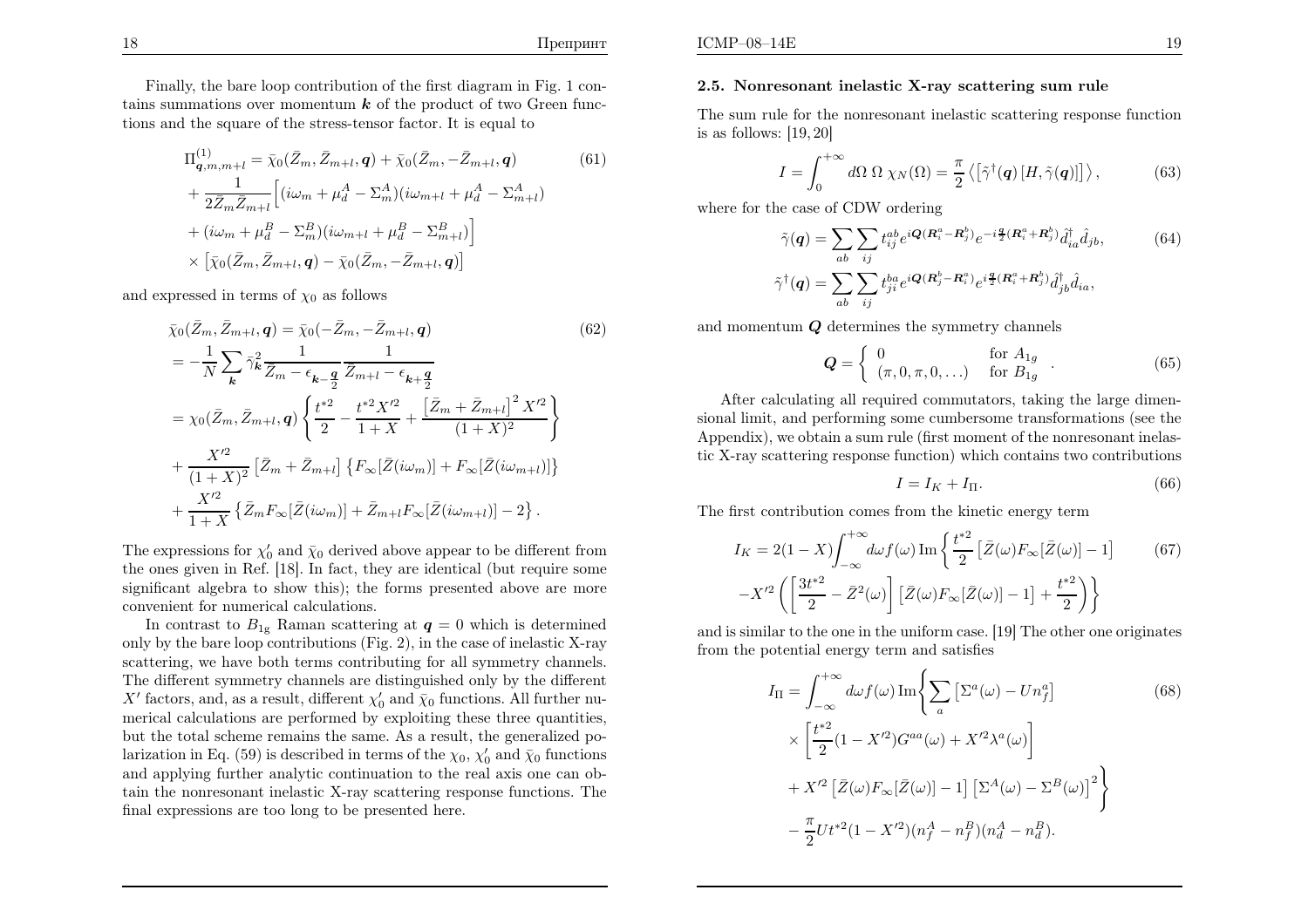Препринт

The first contribution in braces has the same shape as the potential energy contribution of the sum rule in the uniform <sup>p</sup>hase. [19] The other terms appear only in the CDW <sup>p</sup>hase and are proportional to the square of the CDW order parameter  $(\Delta n_f)^2$ .

 By examining different points in the Brillouin zone (BZ), one can extract information regarding the potential and kinetic-energy contributions. For instance, in the case of Raman scattering  $(q = 0, X = 1)$  we have contributions only from the potential-energy term  $(I_K = 0)$ , which are different for the  $A_{1g}$  symmetry  $(X' = 1)$ 

$$
I_{\Pi} = \int_{-\infty}^{+\infty} d\omega f(\omega) \operatorname{Im} \left\{ \sum_{a} \left[ \Sigma^{a}(\omega) - U n_{f}^{a} \right] \lambda^{a}(\omega) \right\} + \left[ \bar{Z}(\omega) F_{\infty}[\bar{Z}(\omega)] - 1 \right] \left[ \Sigma^{A}(\omega) - \Sigma^{B}(\omega) \right]^{2} \right\}, \tag{69}
$$

and for the  $B_{1g}$  symmetry  $(X' = 0)$ 

$$
I_{\Pi} = \int_{-\infty}^{+\infty} d\omega f(\omega) \operatorname{Im} \left\{ \sum_{a} \left[ \Sigma^{a}(\omega) - U n_f^{a} \right] \frac{t^{*2}}{2} G^{aa}(\omega) \right\} - \frac{\pi}{2} U t^{*2} (n_f^A - n_f^B) (n_d^A - n_d^B).
$$
 (70)

For other points in the BZ (inelastic X-ray scattering), we have contributions from both the kinetic and potential-energy terms. For instance,for the case of  $B_{1g}$  symmetry along the BZ-diagonal  $[q = (q, q, q, q, \ldots)]$  $-1 \leq X \leq 1, X' = 0$  and for all symmetry channels at the BZ corner  $[q=(\frac{\pi}{a}, \frac{\pi}{a}, \frac{\pi}{a}, \frac{\pi}{a}, \ldots), X=-1, X'=0]$  we have:

$$
I_K = 2(1 - X) \int_{-\infty}^{+\infty} d\omega f(\omega) \operatorname{Im} \left\{ \frac{t^{*2}}{2} \left[ \bar{Z}(\omega) F_{\infty}[\bar{Z}(\omega)] - 1 \right] \right\}, \quad (71)
$$

$$
I_{\Pi} = \int_{-\infty}^{+\infty} d\omega f(\omega) \operatorname{Im} \left\{ \sum_{a} \left[ \Sigma^{a}(\omega) - U n_{f}^{a} \right] \frac{t^{*2}}{2} G^{aa}(\omega) \right\} - \frac{\pi}{2} U t^{*2} (n_{f}^{A} - n_{f}^{B}) (n_{d}^{A} - n_{d}^{B}).
$$
 (72)

One can see, that in this case the kinetic-energy contribution is equa<sup>l</sup> (up to an overall constant) to the average kinetic energy which also entersthe sum rule for optical conductivity. [3]

### 3. Numerical results

We begin with an analysis of nonresonant Raman scattering in the CDWphase. We present results for the cases of a dirty metal with  $U = 0.5$ (Fig. 5), a near critical Mott insulator with  $U = 1.5$  (Fig. 6), and a moderate gap Mott insulator with  $U = 2.5$  (Fig. 7). In Fig. 5, we plot



Figure 5. (Color online) Nonresonant Raman response function for thetwo symmetry channels  $[(a)$  being the  $B_{1g}$  channel and (b) being the  $A_{1g}$ channel] in a dirty metal with  $U = 0.5$ . The set of curves corresponds to a range of temperatures from the uniform to the ordered phase ( $T_c \approx$ <sup>0</sup>.<sup>034</sup>).

the Raman response function for different temperatures in the case ofa dirty metal with  $U = 0.5$ . At temperatures higher then the critical one for CDW order, we see the expected behavior for <sup>a</sup> dirty metal:namely, there is <sup>a</sup> peak at low energy and <sup>a</sup> spread on the order of the metallic bandwidth. The system does not have <sup>a</sup> low energy Fermi-liquid peak, because it is not <sup>a</sup> Fermi liquid. Below the critical temperature,when the CDW gap arises, the shape of the response function changessignificantly. The main peak is shifted to higher frequency at  $\Omega \approx U$ , which corresponds to transitions between the lowest band at  $\omega \leq -U/2$ and the upper band at  $\omega \ge U/2$  (see the DOS in Ref. [3]). Two additional peaks at lower frequencies correspond to the transitions from the upper and lower bands onto the subgap states and between the subgap states (which are present for a wide range of temperatures below  $T_c$  but above  $T = 0$ . Because the subgap DOS vanishes at  $T = 0$ , these peaks must vanish with  $T \to 0$ . In panel (a), we plot the nonresonant response<br>function for the B<sub>r</sub> symmetry. In this symmetry channel, there is a sharp function for the  $B_{1g}$  symmetry. In this symmetry channel, there is a sharp main peak with a square root singularity at  $T = 0$ . This behavior was already seen in the optical conductivity [3], and follows for the Ramanscattering directly from the Shastry-Shraiman relation in Eq. (40). For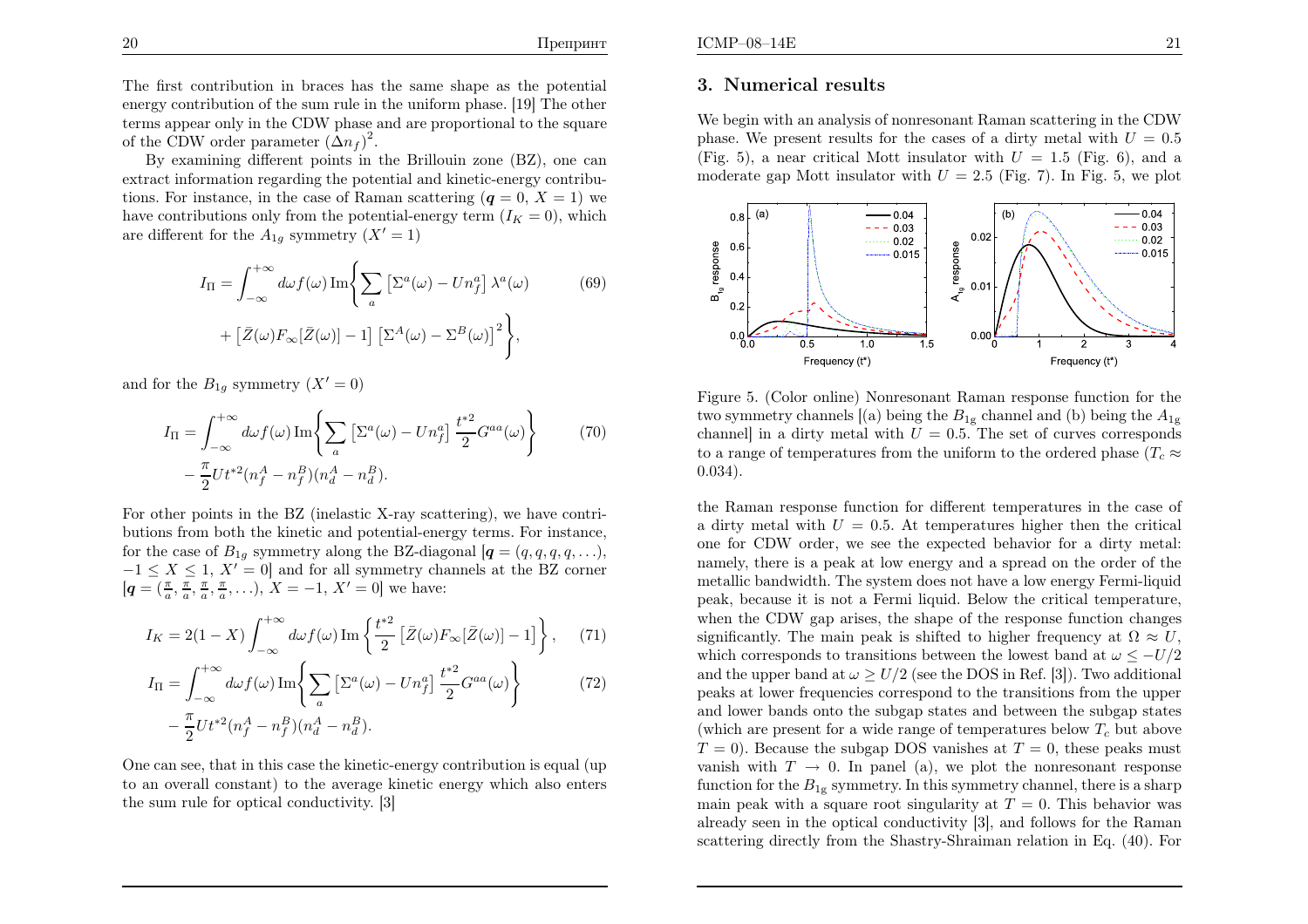the  $A_{1g}$  channel, as plotted in panel (b), the response is much smaller and smooth (without sharp singularities) due to the effects of the dynamical charge screening. Note how the overall scale of the response function is much smaller, and how there are no remnants of the sharp singularityseen in the  $B_{1g}$  channel. Because the  $A_{1g}$  channel has the same symmetry as the lattice, we expect the screening effects to be significant here, and to be the strongest at low frequencies. This can also be seen in the figure.In Fig. 6, we <sup>p</sup>lot the results for <sup>a</sup> near-critical Mott insulator with



Figure 6. (Color online) Nonresonant Raman response function for thetwo symmetry channels in a near critical Mott insulator with  $U = 1.5$ . The set of curves corresponds to a range of temperatures from the uni-<br>factor to the endanglar<br>large  $(T, \alpha)$  0.75) form to the ordered phase  $(T_c \approx 0.075)$ .

 $U = 1.5$ . The basic results remain quite similar to the metallic case. We see the response function change dramatically as the system orders, with complex behavior at low temperature and low energy due to the subgapstates, and then finally leading to the square root singularity in the  $B_{1g}$ channel and smoother behavior in the  $A_{1g}$  channel, with no singularity, and significantly reduced spectral weight. The main change is the energyscale, since the gap is always identically equal to U at  $T = 0$ , and this is reflected in the "pushing" of the spectra to the right. As we go froma near-gap insulator to a moderate-gap insulator with  $U = 2.5$  (Fig. 7), we once again see similar kinds of behavior. In particular, we observethree peaks: the main CDW-gap peak at  $\Omega = U$  is sharp for the  $B_{1g}$ symmetry in panel (a) and smoothed for the  $A_{1g}$  symmetry in panel (b) and the two low-energy peaks have strong temperature dependence. For nonresonant inelastic X-ray scattering, we investigate the behavior ofthe response functions for the different transferred momentum values  $\boldsymbol{q}$  in the first Brillouin zone (BZ). Because all the momentum dependenceenters only through the parameters  $X$  and  $X'$ , we must first understand



Figure 7. (Color online) Nonresonant Raman response function for thetwo symmetry channels in a moderate gap Mott insulator with  $U =$  2.5. The set of curves corresponds to <sup>a</sup> range of temperatures from theuniform to the ordered phase  $(T_c \approx 0.072)$ .

their behavior in the BZ. We want our results to make contact with real physical systems, like <sup>a</sup> two-dimensional system, so we choose the following paths in the first BZ: the zone diagonal (zd) path lies in theso-called  $\Sigma$ -direction with  $q = (q, q, q, q, \ldots)$  and  $-1 \leq X \leq 1$ ; the zone edge (ze) path lies in the Z-direction with  $q = (\frac{\pi}{a}, q, \frac{\pi}{a}, q, \ldots)$  and  $-1 \le X \le 0$ , and then continues along the zone edge path in the  $\Delta$ -<br>direction with  $q = (q, 0, q, 0, \ldots)$  and  $0 \le X \le 1$ . These results are  $\lim_{n \to \infty} q = (q, 0, q, 0, ...)$  and  $0 \leq X \leq 1$ . These results are depicted in Fig. 8.



Figure 8. Schematic of the first Brillouin zone with the high symmetry points labeled. Although we work in infinite dimensions, we are tryingto make contact with the two-dimensional BZ.

The corresponding dependence of X and X' along these paths are<br>thed in Fig. 0. One can see that clang the Z direction, the  $X'$  ralue plotted in Fig. 9. One can see, that along the  $Z$ -direction, the  $X'$  value and, as <sup>a</sup> result, the response functions, are the same in both symmetry channels. For other directions, they are different. In addition,  $X' = 0$ along the zone diagonal  $\Sigma$ -direction for the  $B_{1g}$  symmetry and the corresponding response function is determined only by the bare contributionswith no vertex corrections entering.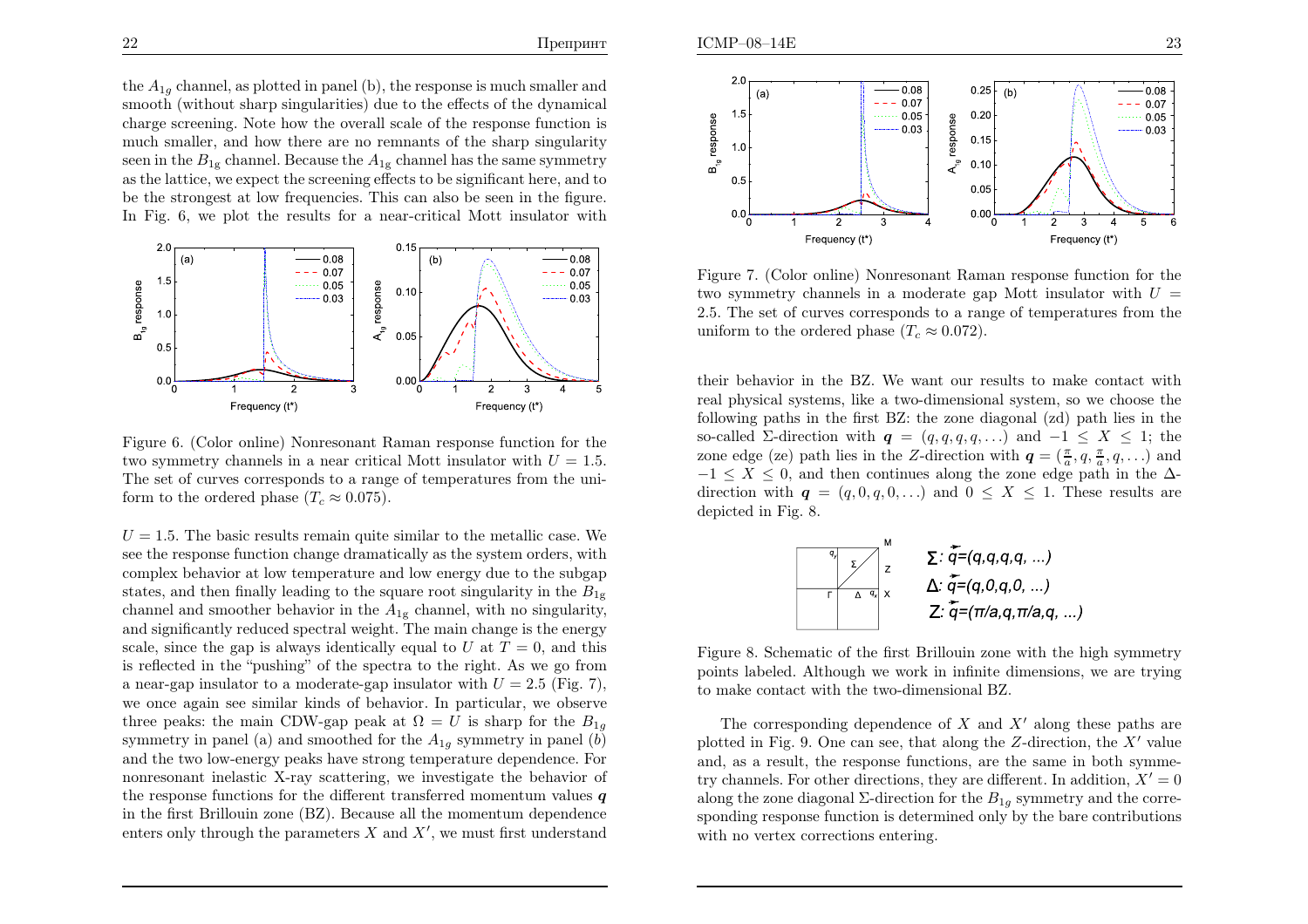

Figure 9. Plot of X and  $X'$  along the zone diagonal path and zone edge<br>rath in the first Prillouin gang path in the first Brillouin zone.



Figure 10. Nonresonant X-ray scattering response function in the  $B_{1g}$ (left panel) and  $A_{1g}$  (right panel) channels for  $U = 0.5$  along the zone diagonal and zone edge of the first Brillouin zone. The set of curvescorrespond to temperatures  $T = 0.04, 0.03, 0.02, 0.015$ .

Having established the values of X and X' that we are using, we change our numerical solutions of the nonpresent inclusive X nonnow show our numerical calculations of the nonresonant inelastic X-rayresponse functions for the case of a dirty metal with  $U = 0.5$  at different temperatures and transferred momentum. In Fig. 10, we present resultsfor the  $B_{1g}$  and  $A_{1g}$  symmetries. At the zone center  $(X = 1)$ , the response is the Raman scattering (see figures above) with sharp features in the  $B_{1\rm g}$ channel and with strong screening in the  $A_{1g}$  channel. When we move away of the zone center, first of all, the sharp square root singularity at $\Omega = U$  in the  $B_{1g}$  channel is rapidly replaced by a step like behavior with a strong enhancement at the Brillouin zone corner  $X = -1$ , when<br>the transformed magnetum equivalent with the CDW were vector. For the transferred momentum coincides with the CDW wave vector. Forthe  $A_{1g}$  symmetry, we have a different scenario: there is a continuous enhancement without any sharp features, when we move along the zone diagonal and there is <sup>a</sup> continuous development of <sup>a</sup> step-like feature,when we move along the zone edge with <sup>a</sup> strong enhancement at thezone corner, because the screening due to the vertex corrections vanishes

there (since the  $B_{1g}$  and  $A_{1g}$  response functions are identical and have no vertex corrections there). In both cases, there is <sup>a</sup> large enhancement of the scattering response function as we move from the zone center to the zone corner. This is due, in part, to the fact that the screening ismuch more effective at the zone center for the  $A_{1g}$  channel.



Figure 11. Nonresonant inelastic X-ray scattering response function inthe  $B_{1g}$  (left panel) and  $A_{1g}$  (right panel) channels for  $U = 2.5$  along the zone diagonal and the zone edge of the first BZ. The set of curvescorresponds to the temperatures  $T = 0.08, 0.07, 0.06, \text{ and } 0.04$ .

Because the results for the near critical Mott insulator with  $U = 1.5$ are similar to the results for the other two  $U$  values, we don't show them here. But, we do <sup>p</sup>lot the results for <sup>a</sup> small gap Mott insulator, with $U = 2.5$  in Fig. 11. Here, we continue to see similar behavior to what is seen for  $U = 0.5$ , namely, the character of the response changes rapidly as we move away from the zone-center, the differentiation of the results for different symmetry channels is reduced, and the results coincide at the zone corner. We also see an enhancement of the signal and <sup>a</sup> generic broadening of the peaks as we move from the zone center to the zonecorner.

Since we have derived first-moment sum rules for all of the response functions, we checked our numerical results by integrating the first moment of the response function and comparing that answer to the results of the moment sum rule expectation values, which are evaluated on the imaginary axis. In all cases we examined, we achieved essentially perfect agreement, with errors less than 0.1%, and arising primarily from the discretization we used in our frequency grid for the numerical integrations.

But the sum rules can actually tell us more about the system. One ofthe hallmarks of the  $f$ -sum rule for the optical conductivity is that the sum rule is fixed and does not change with temperature or interaction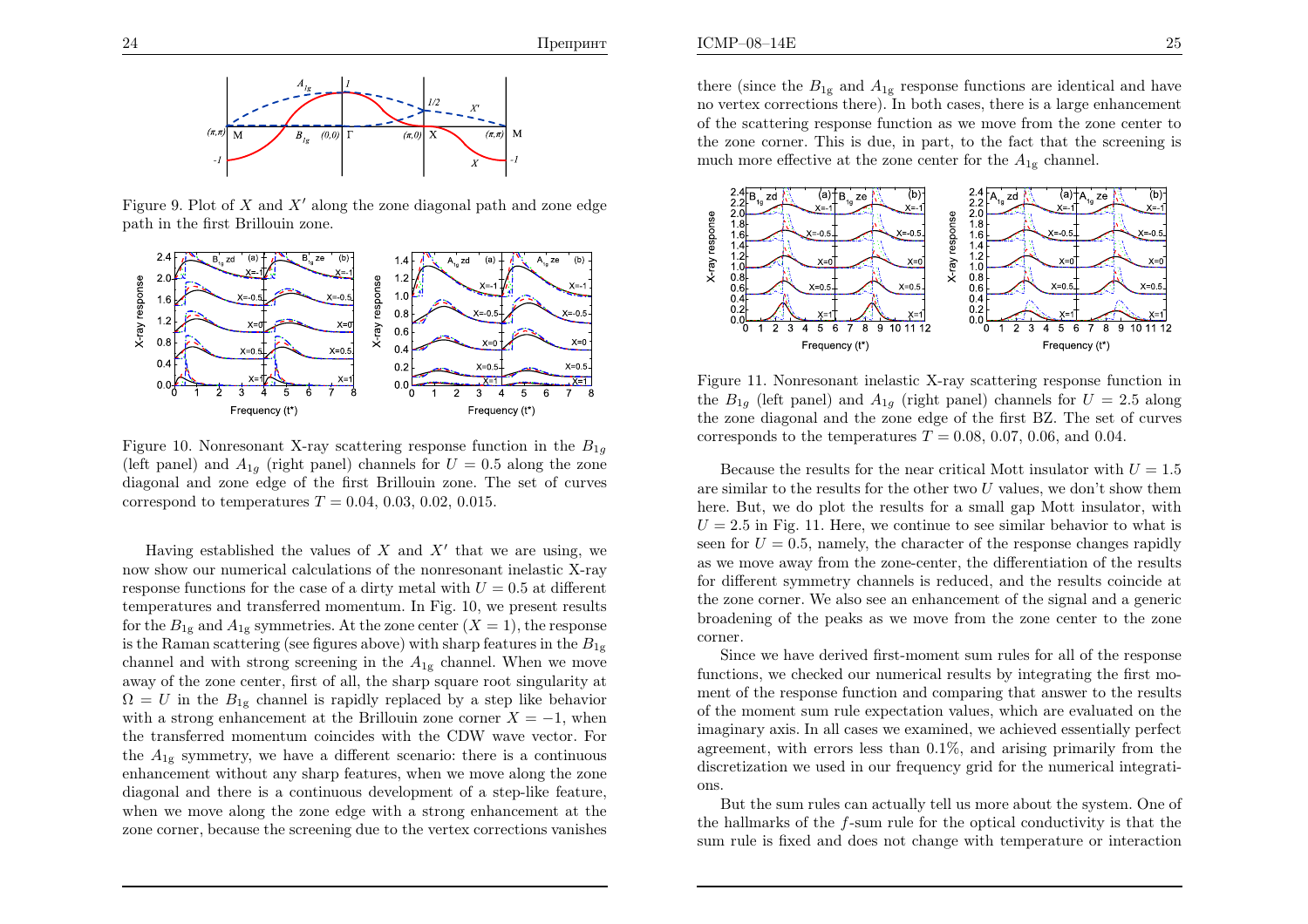ICMP–08–14E

strength, so spectral weight is never lost or gained. In <sup>a</sup> projected lowenergy model, this result no longer holds, and the low-energy spectralweight can change with temperature or  $U$ , but, as is often the case, the changes are quite small at low temperature. We can of course investigate this for our system in the CDW <sup>p</sup>hase, by examining how the sum ruleevolves for different parameters. We begin with a plot the sum rule for the second structure  $U_1$  and  $2.5$  in the  $R$  advancel in  $\text{Eiz}$  12 case of strongly correlated insulator  $U = 2.5$  in the  $B_{1g}$  channel in Fig. 12 and for the  $A_{1g}$  channel in Fig. 13. One can see, that for such values of Coulomb interaction the main contribution to the sum rule comes from the potential-energy part. The momentum dependence of the sum rule inthe  $B_{1g}$  channel is weak for the potential-energy contribution and strong for the kinetic-energy one [notice the  $1 - X$  factor in Eq. (67)]. For the  $A_{1g}$  channel, both contributions have strong momentum dependence. For both symmetries, the largest values of the sum rule (total and for eachcontribution) are observed at the BZ corner M-point  $(X = -1)$  in both the uniform phase and the CDW phase as sould have been guaranteed the uniform <sup>p</sup>hase and the CDW <sup>p</sup>hase, as could have been guessed due to the enhancement of the overall spectral functions we observedabove. The increase in the sum rule below  $T_c$  is linear in  $T_c - T$  and proportional to the square of the CDW order parameter  $(\Delta n_f)^2$ . For small values of  $U$  (see Figs. 14 and 15), the kinetic-energy contribution gives the main contribution into the total sum rule. The kinetic-energy contribution continues to display strong momentum dependence and for some momentum its temperature dependence becomes quite nonlinearbelow  $T_c$ , as we already saw for the optical sum rule. [3]

### 4. Conclusions

In this work, we developed the formalism for nonresonant inelastic Raman and X-ray scattering in the case when the system develops CDW order at low temperature. The formalism is <sup>a</sup> straightforward generalization of the results in the paramagnetic <sup>p</sup>hase, but requires <sup>a</sup> carefulaccounting of the different sublattices and how they enter into the diagrammatic expansions. We also derived first-moment sum rules for these spectra and related the sum rules to different expectation values that can be immediately calculated. We find that the sum rules relate to the potential energy in some cases, while in other cases, both the kineticenergy and the potential energy terms enter into the expectation values.

The main result that we find, is that there is very strong temperaturedependence that sets in once we pass through  $T_c$ . This occurs because the system rapidly depletes subgap states as it forms the CDW gap, and thendevelops a square-root singularity due to the pile-up of states at  $T = 0$ .

These features can be immediately seen in the light scattering response functions. When vertex corrections act to screen the light scattering, the square root singularity is suppressed, as is the overall magnitude of the light scattering signal. While we see an enhancement of the response, <sup>a</sup> broadening of the spectra, and an increase in the magnitude of the sum rule as we move from the zone center to the zone corner, we do not see any dramatic behavior associated with the fact that we can transfer momenta that is equal to the ordering wavevector of the CDW. This turns out to be similar to what was seen in the dynamical charge susceptibility ofthe model as one approached  $T_c$  from above [16], and may be related to the fact that the Falicov-Kimball model has <sup>a</sup> reducible charge vertex that assumes very different behavior for dynamical charge fluctuations as it does for static charge fluctuations, which give rise to the underlyingCDW order.

We believe our results will be most relevant to electronic Raman or X-ray scattering on CDW ordered systems in three dimensions. So far, most of the Raman scattering work has focused on understanding how phonons behave as one passes through the transition, including the behavior of the <sup>p</sup>honon softening for the CDW mode [21]. We hope that our results will inspire experimental groups to also consider examining electronic Raman scattering in CDW systems to see whether they displaythe kinds of features that we showed here.

 In the future, we will generalize the resonant light scattering results to the CDW phase and examine what modifications enter into the responsefunctions in that case.

## Acknowledgements

This publication is based on work supported by Award No. UKP2-2697- LV-06 of the U.S. Civilian Research & Development Foundation (CRDF).J. K. F. acknowledges support from the Department of Energy, Office of Basic Science, under grant numbers DE-FG02-08ER46540 and DE-FG02-08ER46542.

\*

### A. Sum rule derivation

In this appendix, we present details for the derivation of the first-moment sum rules of inelastic light and X-ray scattering in the ordered CDW<sup>p</sup>hase. To begin, we must evaluate the first comutator in Eq. (63) which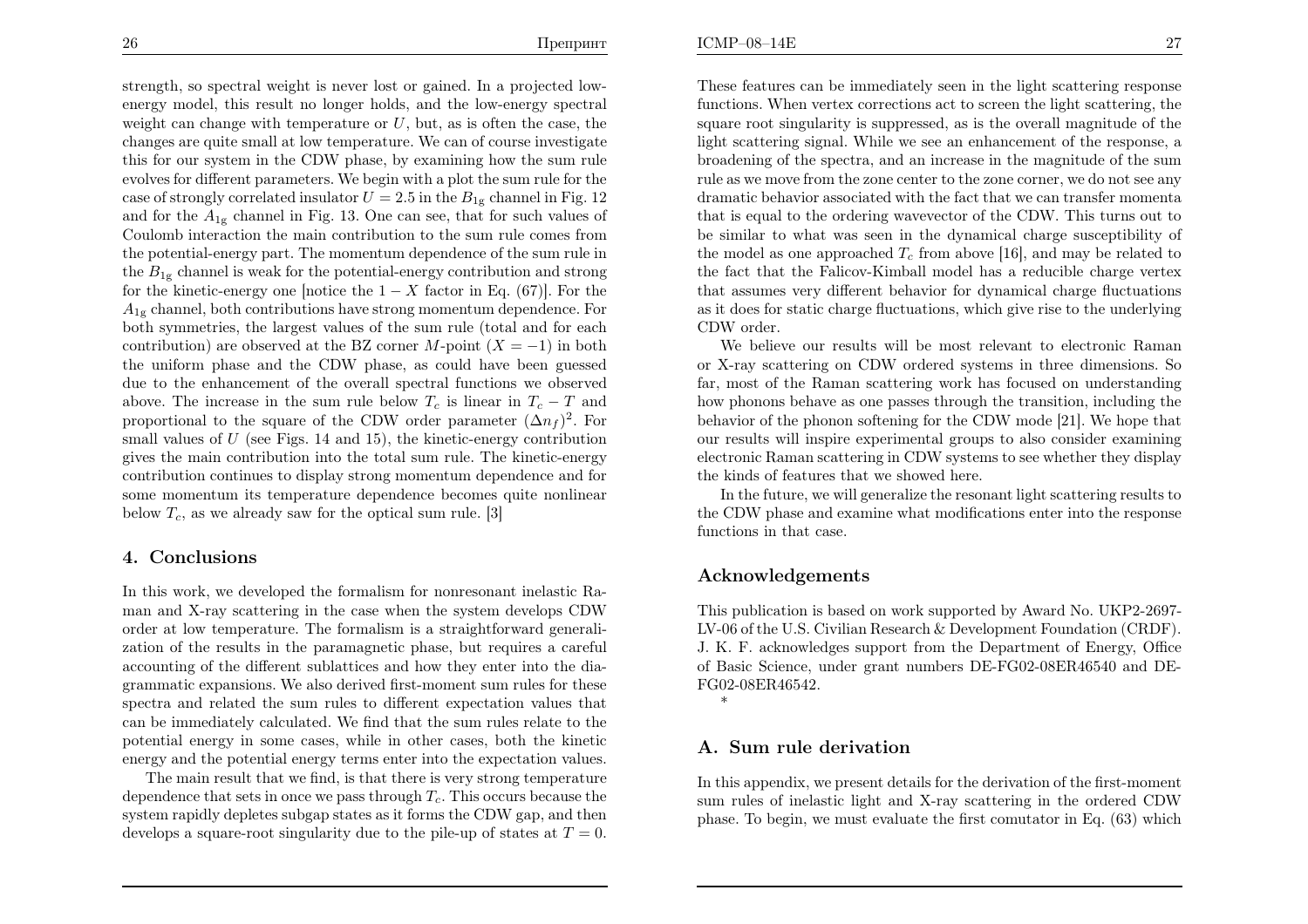yields

$$
[H, \tilde{\gamma}(\mathbf{q})] = U \sum_{ija} t_{ij}^{a\bar{a}} e^{i\mathbf{Q}(\mathbf{R}_{i}^{a} - \mathbf{R}_{j}^{\bar{a}})} e^{-i\frac{\mathbf{q}}{2}(\mathbf{R}_{i}^{a} + \mathbf{R}_{j}^{\bar{a}})} (\hat{n}_{if}^{a} - \hat{n}_{jf}^{\bar{a}}) \hat{d}_{ia}^{\dagger} \hat{d}_{j\bar{a}} (73) - \sum_{ijla} t_{il}^{a\bar{a}} t_{lj}^{\bar{a}a} \left[ e^{i\mathbf{Q}(\mathbf{R}_{i}^{\bar{a}} - \mathbf{R}_{j}^{a})} e^{-i\frac{\mathbf{q}}{2}(\mathbf{R}_{i}^{\bar{a}} + \mathbf{R}_{j}^{a})} - e^{i\mathbf{Q}(\mathbf{R}_{i}^{a} - \mathbf{R}_{i}^{\bar{a}})} e^{-i\frac{\mathbf{q}}{2}(\mathbf{R}_{i}^{a} + \mathbf{R}_{i}^{\bar{a}})} \right] \hat{d}_{ia}^{\dagger} \hat{d}_{ja}.
$$

Here we introduce the notations  $\overline{A} = B$  and  $\overline{B} = A$  and use the fact that the hopping integral connects only sites which belong to differentsublattices.

The second commutator now gives

$$
\begin{split}\n\left[\gamma^{\dagger}(\boldsymbol{q})\left[H,\tilde{\gamma}(\boldsymbol{q})\right]\right] &= U \sum_{ijl a} t_{il}^{a\bar{a}} t_{lj}^{\bar{a}a} e^{i\boldsymbol{Q}(\boldsymbol{R}_{i}^{a}-\boldsymbol{R}_{j}^{a})} \\
&\times \left[e^{i\frac{\boldsymbol{q}}{2}(\boldsymbol{R}_{i}^{a}-\boldsymbol{R}_{j}^{a})}\left(\hat{n}_{lj}^{\bar{a}}-\hat{n}_{jj}^{a}\right)-e^{-i\frac{\boldsymbol{q}}{2}(\boldsymbol{R}_{i}^{a}-\boldsymbol{R}_{j}^{a})}\left(\hat{n}_{ij}^{a}-\hat{n}_{lj}^{\bar{a}}\right)\right] \hat{d}_{ia}^{\dagger} \hat{d}_{ja} \\
&- \sum_{ijlna} t_{il}^{a\bar{a}} t_{ln}^{\bar{a}a} t_{nj}^{a\bar{a}} \left[e^{i\boldsymbol{Q}(\boldsymbol{R}_{i}^{a}-\boldsymbol{R}_{l}^{\bar{a}}+\boldsymbol{R}_{n}^{a}-\boldsymbol{R}_{j}^{\bar{a}})}e^{i\frac{\boldsymbol{q}}{2}(\boldsymbol{R}_{i}^{a}+\boldsymbol{R}_{l}^{\bar{a}}-\boldsymbol{R}_{n}^{a}-\boldsymbol{R}_{j}^{\bar{a}})} -e^{i\boldsymbol{Q}(\boldsymbol{R}_{i}^{a}-\boldsymbol{R}_{n}^{a})}e^{i\frac{\boldsymbol{q}}{2}(\boldsymbol{R}_{i}^{a}-\boldsymbol{R}_{l}^{\bar{a}}+\boldsymbol{R}_{n}^{a}-\boldsymbol{R}_{j}^{\bar{a}})} +e^{i\boldsymbol{Q}(\boldsymbol{R}_{i}^{a}-\boldsymbol{R}_{l}^{\bar{a}}+\boldsymbol{R}_{n}^{a}-\boldsymbol{R}_{j}^{\bar{a}})}e^{-i\frac{\boldsymbol{q}}{2}(\boldsymbol{R}_{i}^{a}+\boldsymbol{R}_{l}^{\bar{a}}-\boldsymbol{R}_{n}^{a}-\boldsymbol{R}_{j}^{\bar{a}})}\\&- e^{i\boldsymbol{Q}(\boldsymbol{R}_{l}^{\bar{a}}-\boldsymbol{R}_{j}^{\bar{a}})}e^{-i\frac{\boldsymbol{q}}{2}(\boldsymbol{R}_{l}^{\bar{a}}-\boldsymbol{R}_{j}^{\bar{a}})}\right] \hat{d}_{ia}^{\dagger} \hat{d}_{j\
$$

Next, we use the fact that the hopping is allowed only between NN sites, and we replace  $j = i + \delta$  in  $t_{ij}^{ab}$ , where  $\delta$  runs over all of the NNs of site i, to obtain

$$
\langle \left[ \gamma^{\dagger}(\mathbf{q}) \left[ H, \tilde{\gamma}(\mathbf{q}) \right] \right] \rangle = Ut^2 \sum_{i\delta\delta' a} e^{-i\mathbf{Q}(\delta + \delta')}
$$
\n
$$
\times \left\langle \left[ e^{-i\frac{\mathbf{q}}{2}(\delta + \delta')} \left( \hat{n}_{i+\delta f}^{\bar{a}} - \hat{n}_{i+\delta + \delta' f}^a \right) - e^{i\frac{\mathbf{q}}{2}(\delta + \delta')} \left( \hat{n}_{if}^{\bar{a}} - \hat{n}_{i+\delta f}^{\bar{a}} \right) \right] \hat{d}_{ia}^{\dagger} \hat{d}_{i+\delta + \delta' a} \right\rangle
$$
\n
$$
(75)
$$

$$
-t^3 \sum_{i\delta\delta'\delta''a} e^{-i\mathbf{Q}(\delta'+\delta'')} \left[ e^{-i\frac{\mathbf{q}}{2}(\delta'+\delta'')} \left( e^{-i\mathbf{q}\delta}-1 \right) + e^{i\frac{\mathbf{q}}{2}(\delta'+\delta'')} \left( e^{i\mathbf{q}\delta}-1 \right) \right]
$$
  
 
$$
\times \left\langle \hat{d}_{i,a}^{\dagger} \hat{d}_{i+\delta+\delta'+\delta'',\bar{a}} \right\rangle.
$$

The first term contains expectation values of three operator productswhich can be calculated by introducing an auxiliary field  $\mu_f^c \to \mu_f^c + \delta \mu_{l,j}^c$  $\begin{array}{c} c \ f \to \mathrm{i_{\mathrm{vast}}} \end{array}$  $\mu$ which can be calculated by introducing an auxiliary field  $\mu_f^c \to \mu_f^c + \delta \mu_{l,f}^c$ <br>at site l into the Hamiltonian and taking a functional derivative

$$
\left\langle \hat{d}_{jb}^{\dagger} \hat{d}_{ia} \hat{n}_{l,f}^{c} \right\rangle = T \sum_{m} \left[ T \frac{\delta G_{ij}^{ab}(i\omega_m)}{\delta \mu_{l,f}^{c}} + n_{l,f}^{c} G_{ij}^{ab}(i\omega_m) \right]
$$
(76)

$$
=T\sum_{m}\left[G_{il}^{ac}(i\omega_m)T\frac{\delta\Sigma_l^c(i\omega_m)}{\delta\mu_{l,f}^c}G_{lj}^{cb}(i\omega_m)+n_{l,f}^cG_{ij}^{ab}(i\omega_m)\right].
$$

One can immediately calculate the derivative

$$
T\frac{\delta \Sigma_l^c(i\omega_m)}{\delta \mu_{l,f}^c} = \frac{1}{(G_m^c)^2} \frac{Un_f^c(1 - n_f^c)}{(i\omega_m + \mu_d^c - \lambda_m^c)(i\omega_m + \mu_d^c - \lambda_m^c - U)} \tag{77}
$$

$$
= \frac{\Sigma_m^c - Un_f^c}{UG_m^c}
$$

from the solution of the single-imputity problem. After substituting thisresult into Eq. (75), we find that

$$
I = -\frac{\pi T}{2} \sum_{m} \sum_{a} \frac{1}{N} \sum_{k} G_{k}^{\bar{a}a}(i\omega_{m})
$$
\n
$$
\times \left[ \epsilon_{k-\frac{q}{2}-Q}^{2}(\epsilon_{k-q}-\epsilon_{k}) + \epsilon_{k+\frac{q}{2}-Q}^{2}(\epsilon_{k+q}-\epsilon_{k}) \right] + \frac{\pi T}{2} \sum_{m} \sum_{a} \frac{\sum_{m}^{a} - Un_{f}^{a}}{G_{m}^{a}}
$$
\n
$$
\times \left\{ \frac{1}{N} \sum_{k} G_{k}^{a\bar{a}}(i\omega_{m}) \epsilon_{k-\frac{q}{2}-Q} \frac{1}{N} \sum_{k'} G_{k'}^{\bar{a}a}(i\omega_{m}) \epsilon_{k'-\frac{q}{2}-Q}
$$
\n
$$
+ \frac{1}{N} \sum_{k} G_{k}^{a\bar{a}}(i\omega_{m}) \epsilon_{k+\frac{q}{2}-Q} \frac{1}{N} \sum_{k'} G_{k'}^{\bar{a}a}(i\omega_{m}) \epsilon_{k'+\frac{q}{2}-Q} \right\}
$$
\n
$$
- \frac{\pi T}{2} \sum_{m} \sum_{a} \left[ \sum_{m}^{a} - Un_{f}^{a} + U(n_{f}^{a} - n_{f}^{\bar{a}}) \right]
$$
\n
$$
\times \frac{1}{N} \sum_{k} G_{k}^{aa}(i\omega_{m}) \left( \epsilon_{k-\frac{q}{2}-Q}^{2} + \epsilon_{k+\frac{q}{2}-Q}^{2} \right).
$$
\n(78)

The summations over momentum can be explicitly performed as follows:

$$
\frac{1}{N} \sum_{\mathbf{k}} G_{\mathbf{k}}^{a\bar{a}} (i\omega_{m}) \epsilon_{\mathbf{k} - \frac{\mathbf{q}}{2} - \mathbf{Q}} = X' \left[ \bar{Z}_{m} F_{\infty} (\bar{Z}_{m}) - 1 \right]; \tag{79}
$$
\n
$$
\frac{1}{N} \sum_{\mathbf{k}} G_{\mathbf{k}}^{aa} (i\omega_{m}) \epsilon_{\mathbf{k} - \frac{\mathbf{q}}{2} - \mathbf{Q}}^{2} = \frac{Z_{m}^{\bar{a}}}{\bar{Z}_{m}} \left\{ \frac{t^{*2}}{2} (1 - X'^{2}) F_{\infty} (\bar{Z}_{m}) + X'^{2} \bar{Z}_{m} \left[ \bar{Z}_{m} F_{\infty} (\bar{Z}_{m}) - 1 \right] \right\};
$$
\n
$$
\frac{1}{N} \sum_{\mathbf{k}} G_{\mathbf{k}}^{\bar{a}a} (i\omega_{m}) \epsilon_{\mathbf{k} - \frac{\mathbf{q}}{2} - \mathbf{Q}} (\epsilon_{\mathbf{k} - \mathbf{q}} - \epsilon_{\mathbf{k}}) = \frac{t^{*2}}{2} (1 - X) \left[ \bar{Z}_{m} F_{\infty} (\bar{Z}_{m}) - 1 \right]
$$
\n
$$
- X'^{2} (1 - X) \left[ \frac{3}{2} t^{*2} \left[ \bar{Z}_{m} F_{\infty} (\bar{Z}_{m}) - 1 \right] - \bar{Z}_{m}^{2} \left[ \bar{Z}_{m} F_{\infty} (\bar{Z}_{m}) - 1 \right] + \frac{t^{*2}}{2} \right];
$$
\n(79)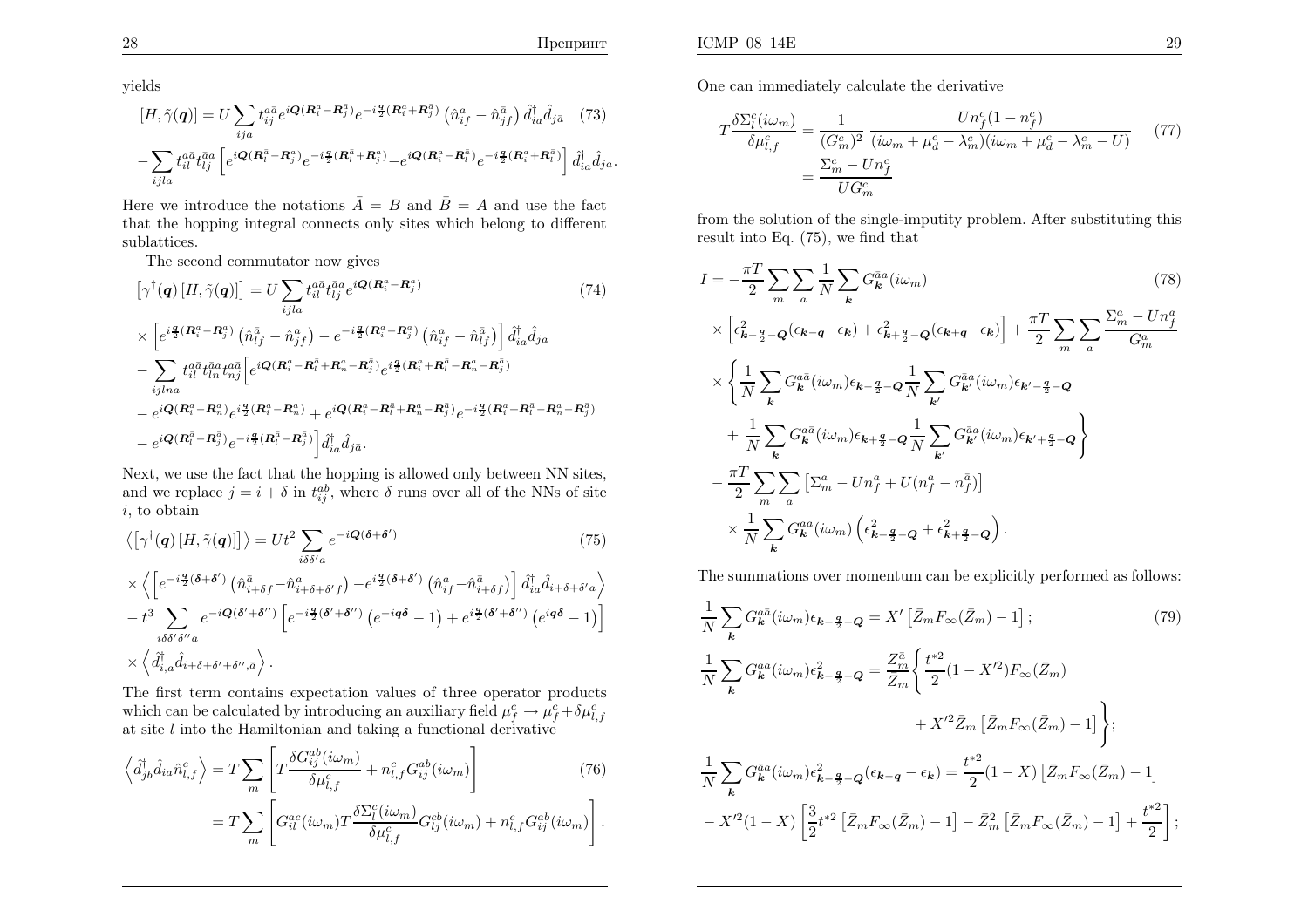ICMP–08–14E

where

$$
Z_m^a = i\omega_m + \mu_d^a - \Sigma_m^a. \tag{80}
$$

 Finally, the sum rule (first moment of the response function) containstwo contributions

$$
I = I_K + I_{\Pi}.\tag{81}
$$

The first contribution comes from the kinetic energy term

$$
I_K = 2(1 - X) \int_{-\infty}^{+\infty} d\omega f(\omega) \operatorname{Im} \left\{ \frac{t^{*2}}{2} \left[ \bar{Z}(\omega) F_{\infty}[\bar{Z}(\omega)] - 1 \right] - X'^2 \left[ \frac{3}{2} t^{*2} \left[ \bar{Z}(\omega) F_{\infty}[\bar{Z}(\omega)] - 1 \right] \right. \\ \left. - \bar{Z}^2(\omega) \left[ \bar{Z}(\omega) F_{\infty}[\bar{Z}(\omega)] - 1 \right] + \frac{t^{*2}}{2} \right] \right\}
$$
(82)

and the second one comes from the potential-energy term

$$
I_{\Pi} = \int_{-\infty}^{+\infty} d\omega f(\omega) \operatorname{Im} \sum_{a} \left\{ \left[ \Sigma^{a}(\omega) - Un_{f}^{a} \right] \right\} \times \left( \frac{t^{*2}}{2} (1 - X'^{2}) G^{a}(\omega) + X'^{2} Z^{\bar{a}}(\omega) \left[ \bar{Z}(\omega) F_{\infty}[\bar{Z}(\omega)] - 1 \right] - X'^{2} \frac{\left[ \bar{Z}(\omega) F_{\infty}[\bar{Z}(\omega)] - 1 \right]^{2}}{G^{a}(\omega)} \right) + U(n_{f}^{a} - n_{f}^{\bar{a}}) \left( \frac{t^{*2}}{2} (1 - X'^{2}) G^{aa}(\omega) + X'^{2} Z^{\bar{a}}(\omega) \left[ \bar{Z}(\omega) F_{\infty}[\bar{Z}(\omega)] - 1 \right] \right) \right\}.
$$
\n
$$
(83)
$$

Using the identities  $\bar{Z}(\omega)F_{\infty}[\bar{Z}(\omega)]-1 = \lambda^{A}(\omega)G^{AA}(\omega) = \lambda^{B}(\omega)G^{BB}(\omega)$ and  $[G^{aa}(\omega)]^{-1} = Z^{a}(\omega) - \lambda^{a}(\omega)$ , we can rewrite the potential-energy term contribution in the final form of Eq. (68), where we use the factthat in equilibrium  $\mu_d^A = \mu_d^B$  and  $Z^A(\omega) - Z^B(\omega) = \Sigma^B(\omega) - \Sigma^A(\omega)$ .

## References

1. S. Tajima, S. Uchida, A. Masaki, H. Takagi, K. Kitazawa, S. Tanaka, and A. Katsui, Phys. Rev. B <sup>32</sup>, <sup>6302</sup> (1985); S. Tajima, S. Uchida, A. Masaki, H. Takagi, K. Kitazawa, S. Tanaka, and S. Sugai, Phys.Rev. B <sup>35</sup>, <sup>696</sup> (1987); S. Sato, S. Tajima, H. Takagi, and S. Uchida, Nature <sup>338</sup>, <sup>241</sup> (1989); S.H. Blanton, R.T. Collins, K.H. Kelleher, L.D. Rotter, Z. Schlesinger, D.G. Hinks, and Y. Zheng, Phys.

- 2. S. R. Hassan and H. R. Krishnamurthy, Phys. Rev. B  $76$ , 205109 (2007).
- 3. O. P. Matveev, A. M. Shvaika, and J. K. Freericks, Phys. Rev. B <sup>77</sup>, <sup>035102</sup> (2008).
- 4. L. M. Falicov and J. C. Kimball, Phys. Rev. Lett. <sup>22</sup>, <sup>997</sup> (1969).
- 5. U. Brandt and C. Mielsch, Z. Phys. B: Condens. Matter <sup>75</sup>, <sup>365</sup>(1989).
- 6. J. K. Freericks and V. Zlatić, Rev. Mod. Phys.  $75$ ,  $1333$   $(2003)$ .
- 7. U. Brandt and C. Mielsch, Z. Phys. B: Condens. Matter <sup>79</sup>, <sup>295</sup>(1990).
- 8. W. Metzner and D. Vollhardt, Phys. Rev. Lett. <sup>62</sup>, <sup>324</sup> (1989).
- 9. P. G. J. van Dongen, Phys. Rev. B <sup>45</sup>, <sup>2267</sup> (1992).
- 10. L. Chen, J. K. Freericks, and B. A. Jones, Phys. Rev. B 68, 153102 (2003).
- 11. C. Gruber, N. Macris, P. Royer, and J. K. Freericks, Phys. Rev. B<sup>63</sup>, <sup>165111</sup> (2001).
- 12. B. S. Shastry and B. I. Shraiman, Phys. Rev. Lett. <sup>65</sup>, <sup>1068</sup> (1990); Int. J. Mod. Phys. B **5**, 365 (1991).
- 13. J. K. Freericks and T. P. Devereaux, Condens. Matter Phys. <sup>4</sup>, 149 $(2001)$ ; Phys. Rev. B **64**, 125110 (2001).
- 14. A. M. Shvaika, O. Vorobyov, J. K. Freericks, and T. P. Devereaux,Phys. Rev. B **71**, 045120 (2005).
- 15. A. Khurana, Phys. Rev. Lett. <sup>64</sup>, <sup>1990</sup> (1990).
- 16. A. M. Shvaika, Physica C 341–348, <sup>177</sup> (2000); J. K. Freericks and P. Miller, Phys. Rev. B 62, 10022 2000; A. M. Shvaika, J. Phys. Studies **5**, 349 (2001).
- 17. V. Janiš, J. Phys.: Condens. Matter 15, L311 (2003).
- 18. T. P. Devereaux, G. E. D. McCormack, and J. K. Freericks, Phys.Rev. B 68, 075105 (2003).<br>L K E Clear T E P
- 19. J. K. Freericks, T. P. Devereaux, M. Moraghebi, and S. L. Cooper,Phys. Rev. Lett. <sup>94</sup>, <sup>216401</sup> (2005).
- 20. J.K. Freericks and T.P. Devereaux, Physica B 378–380, <sup>650</sup> (2006).
- 21. C. S. Snow, J. F. Karpus, S. L. Cooper, T. E. Kidd, and T.-C.Chiang, Phys. Rev. Lett. <sup>91</sup>, <sup>136402</sup> (2003); H. Barath, M. Kim, J. F. Karpus, S. L. Cooper, P. Abbamonte, E. Fradkin, E. Morosan,and R. J. Cava, Phys. Rev. Lett. <sup>100</sup>, <sup>106402</sup> (2008).